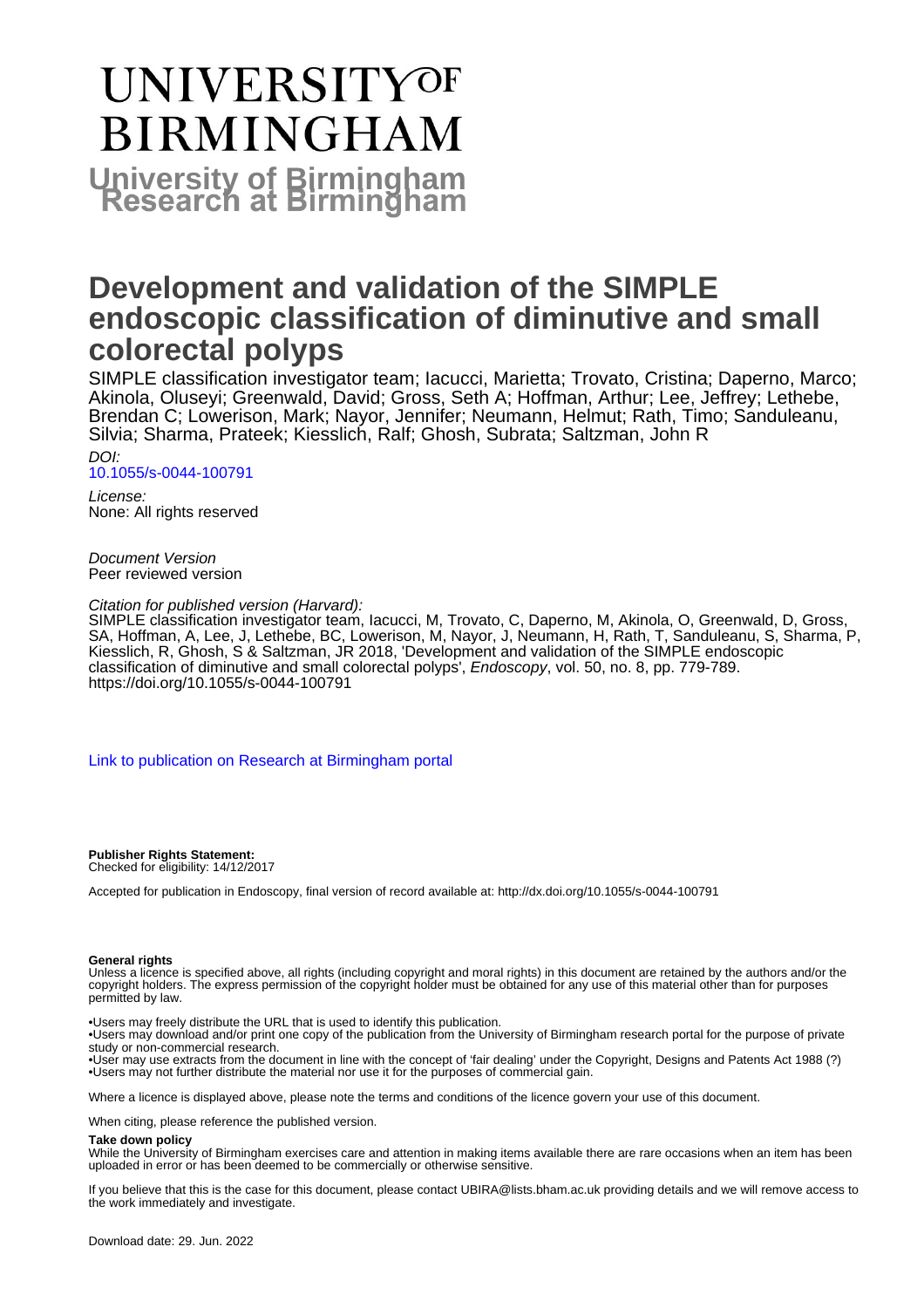### **Development and validation of the SIMPLE endoscopic classification of diminutive and colorectal small polyps**

lacucci M<sup>1,2,3,4</sup>, Trovato C,<sup>5</sup> Daperno M<sup>6</sup>,Akinola O<sup>4</sup>, , Greenwald D<sup>7</sup>, Gross SA <sup>8</sup>, Hoffman A<sup>9</sup>, Lee J<sup>10</sup>, Lethebe BC<sup>4</sup>, Lowerison ML<sup>4</sup>, Nayor J<sup>11</sup>, Neumann H<sup>12</sup>, Rath T <sup>13</sup>Sanduleanu S<sup>14</sup>, Sharma P <sup>15</sup>, Kiesslich R <sup>9</sup>, Ghosh S<sup>1,2,3,</sup>, Saltzman JR  $11$  and the SIMPLE classification investigator team.

1.National Institute for Health Research (NIHR) Birmingham Biomedical Research **Centre** 

2.Institute of Immunology and Immunotherapy, University of Birmingham (UK)

3.University Hospitals Birmingham NHS Foundation Trust, Queen Elizabeth Hospital Birmingham (UK)

4. University of Calgary, Calgary, AB, Canada.

5. European Institute of Oncology, Milan, Italy

6.Ospedale Ordine Mauriziano di Torino, Turin Italy

7. Mount Sinai Hospital, New York, NY, United States.

8. New York University Langone Medical Center, New York, NY, United States.

9 Med .II Horst Schmidt Klik, Wiesbaden, Germany.

10. University of California at San Francisco, San Francisco, CA, United States.

11. Brigham and Women Hospital, Harvard Medical School, Boston, MA, United States.

12. University Medical Center Mainz, Mainz, Germany.

13. University Hospital of Enlargen , Germany

14. University Hospital Maastricht, Maastricht, Netherlands.

15. University of Kansas City, Kansas City, MO, United States.

Simple Investigator team: Shivaji U University of Birmingham,UK Smith S University of Birmingham, UK Ishtiaq J Royal stoke University Hospital ,UK Pelitari S City Hospital NHS trust , Birmingham Kawidlak M University Hospitals Coventry Warwickshire, UK Khan R University of Birmingham, UK Karimmalik A Good Hope Hospital, UK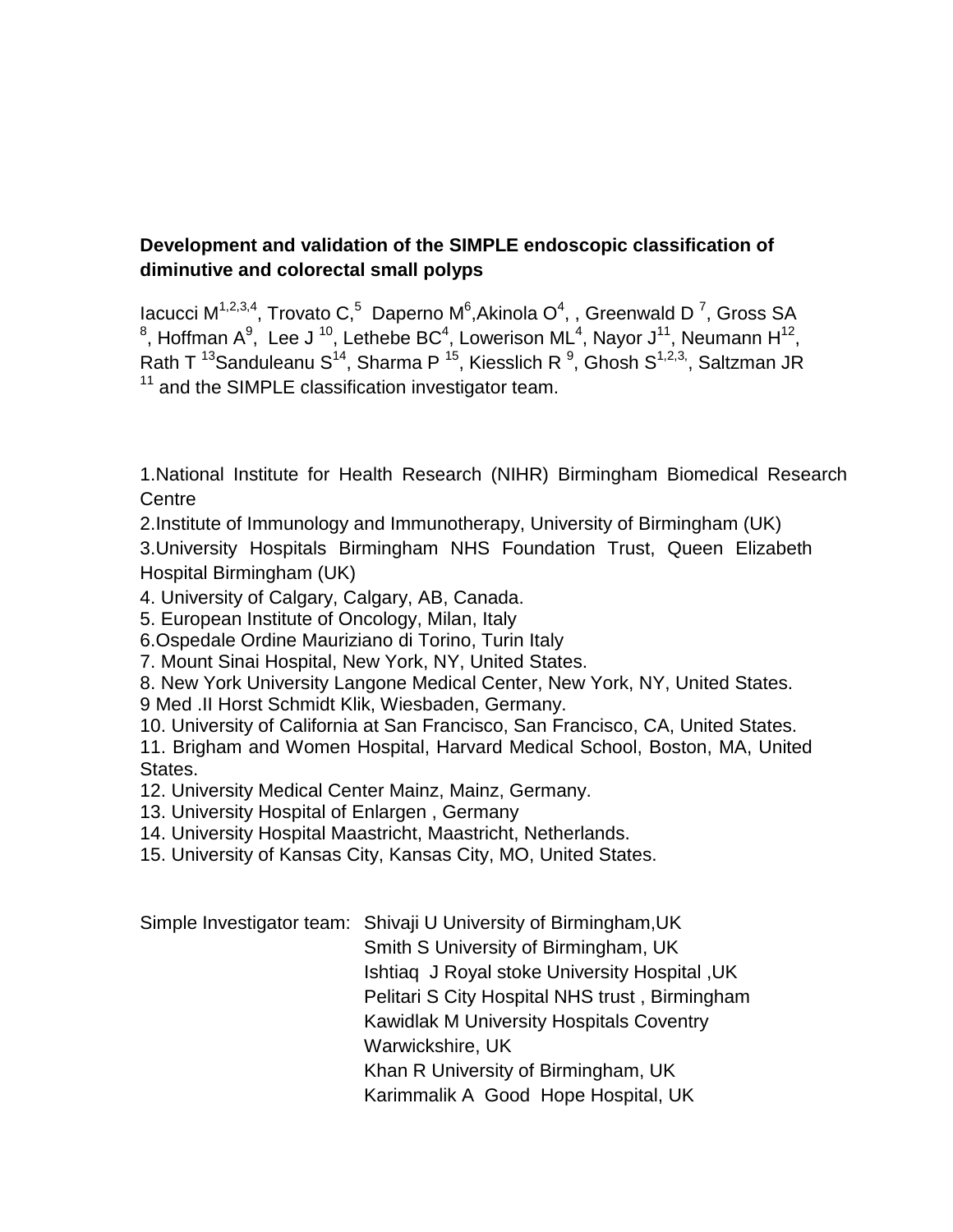Correspondence: Marietta Iacucci MD, PhD Reader/Senior Associate Professor of Gastroenterology Institute of Translational Medicine University of Birmingham Adjunct Clinical Associate Professor of Medicine University of Calgary Institute of Translational Medicine Heritage Building Research & Development University Hospital Birmingham NHS Foundation Trust Edgbaston B15 2TT Birmingham, UK Telephone +44(0)1213718119 email : m.iacucci@bham.ac.uk

Study design and idea: MI, SG JRS

Data Acquisition: MI, OA, CT, DG, AH, JL, LBC, LML, JN, NH, SS, JRS SS, US, IJ, SP, KM, KR, KA

Analysis of data: MI, OA, LBC, LML, JRS

Writing of manuscript: MI, SG, JRS, CT

Revision of manuscript: MI, CT, OA, GD, GSA, HA, LJ, LBC, LML, JN, NH, SS, PS, RK, MD, TR, SG, JRS ,

#### *Funding acknowledgements and Disclaimer:*

*MI is funded by the NIHR Birmingham Biomedical Research Centre at the University Hospitals Birmingham NHS Foundation Trust and the University of Birmingham. The views expressed are those of the author(s) and not necessarily those of the NHS, the NIHR or the Department of Health.* **Conflicts of Interest**

MI: received unrestricted research grant from Pentax USA

HN: received unrestricted research grant from Pentax Europe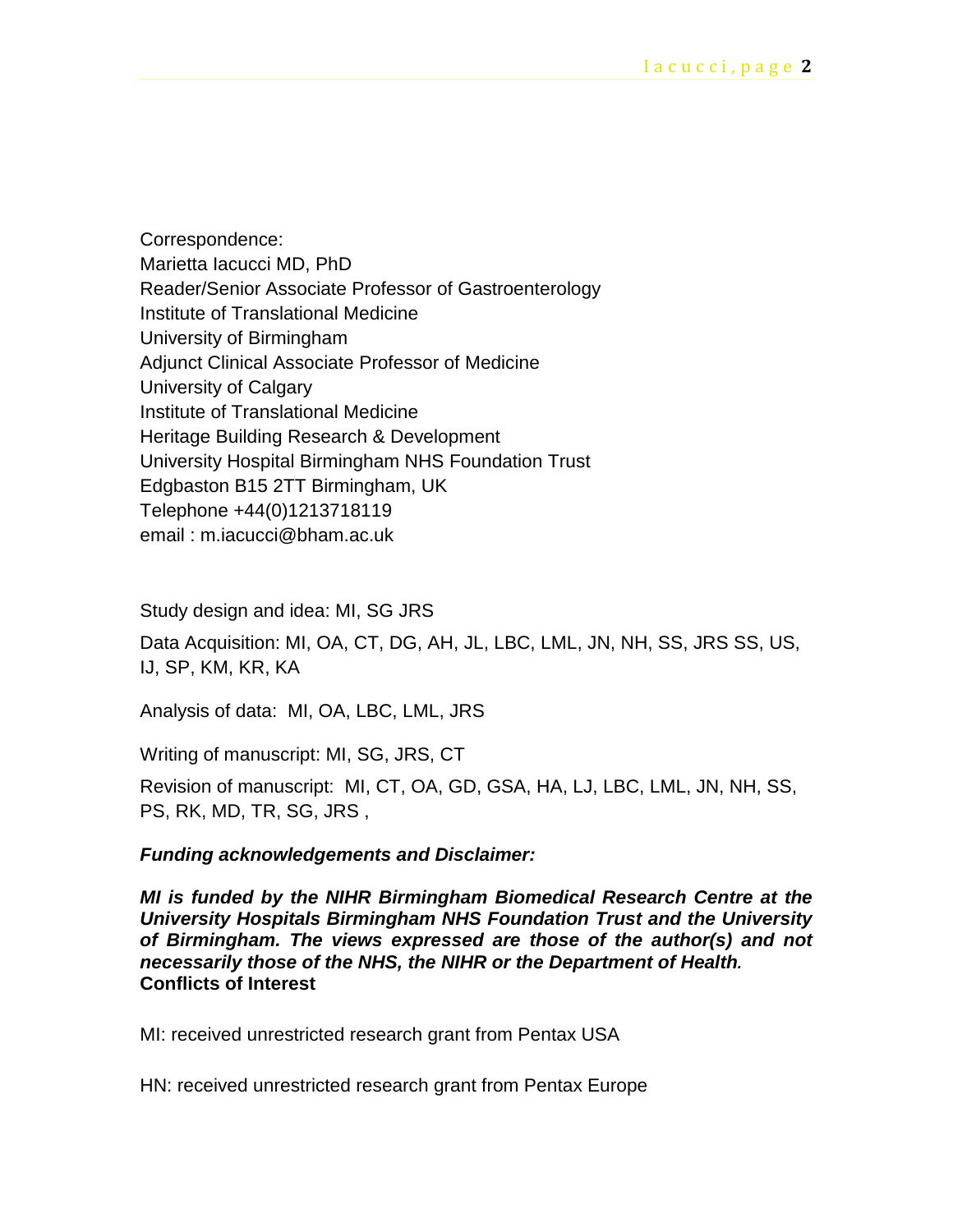None of the other authors have any conflict of interest to declare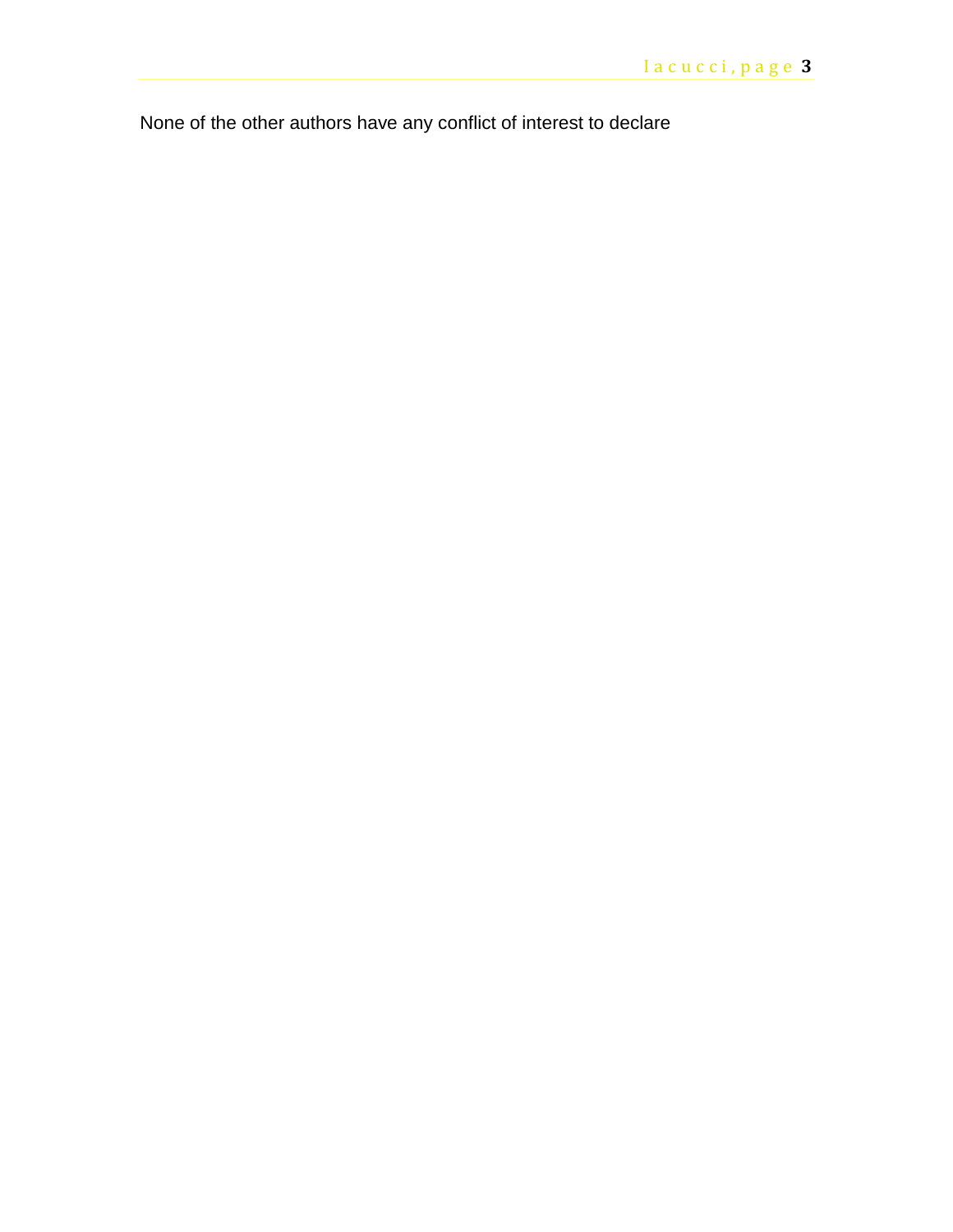#### **ABSTRACT**

**Background & Aims:** Prediction of histology of small polyps facilitates colonoscopic treatment. We aimed 1) to develop a simplified polyp classification system 2) to evaluate its performance in predicting polyp histology 3) to reproduce the classification by trainees using multiplatform endoscopic systems.

**Methods**: Eight international electronic chromoendoscopy experts participated in the development. In phase 1, a new simplified endoscopic classification for polyps (Simplified Identification Method for Polyp Labeling during Endoscopy - SIMPLE) was created using OE-iSCAN. In phase 2, the accuracy, level of confidence and inter-observer agreement to predict polyp histology before and after training and univariable/multivariable analysis of the endoscopic features were performed. In phase 3 reproducibility of SIMPLE by trainees using different endoscopy platforms was evaluated.

**Results**: Using the SIMPLE, the accuracy of experts for prediction of polyp was 83 % (95% CI: 77- 88) before and improved to 94% (95% CI: 89 - 97; p=0.002) after training. The sensitivity, specificity, PPV, NPV, after training were 97%, 88%, 95%, 91%. The inter-observer agreement of polyp diagnosis improved from 0.46 (95% CI: 0.30-0.64) to 0.66 (95% CI: 0.48-0.82) after training. The trainees demonstrated that the SIMPLE classification is applicable across endoscopy platforms, with similar post training accuracies: (0.69 (95% CI: 064-0.73) for narrow band imaging (NBI) and 0.71 (95% CI: 0.67-0.75) for SIMPLE. **Conclusions**: Using the OE- iSCAN system, the new SIMPLE classification demonstrated a high degree of accuracy for adenoma diagnosis, meeting the ASGE PIVI recommendations. We demonstrated that SIMPLE may be used with either OE-iSCAN or NBI.

**Key words:** optical diagnosis; virtual chromoendoscopy; colonic polyps;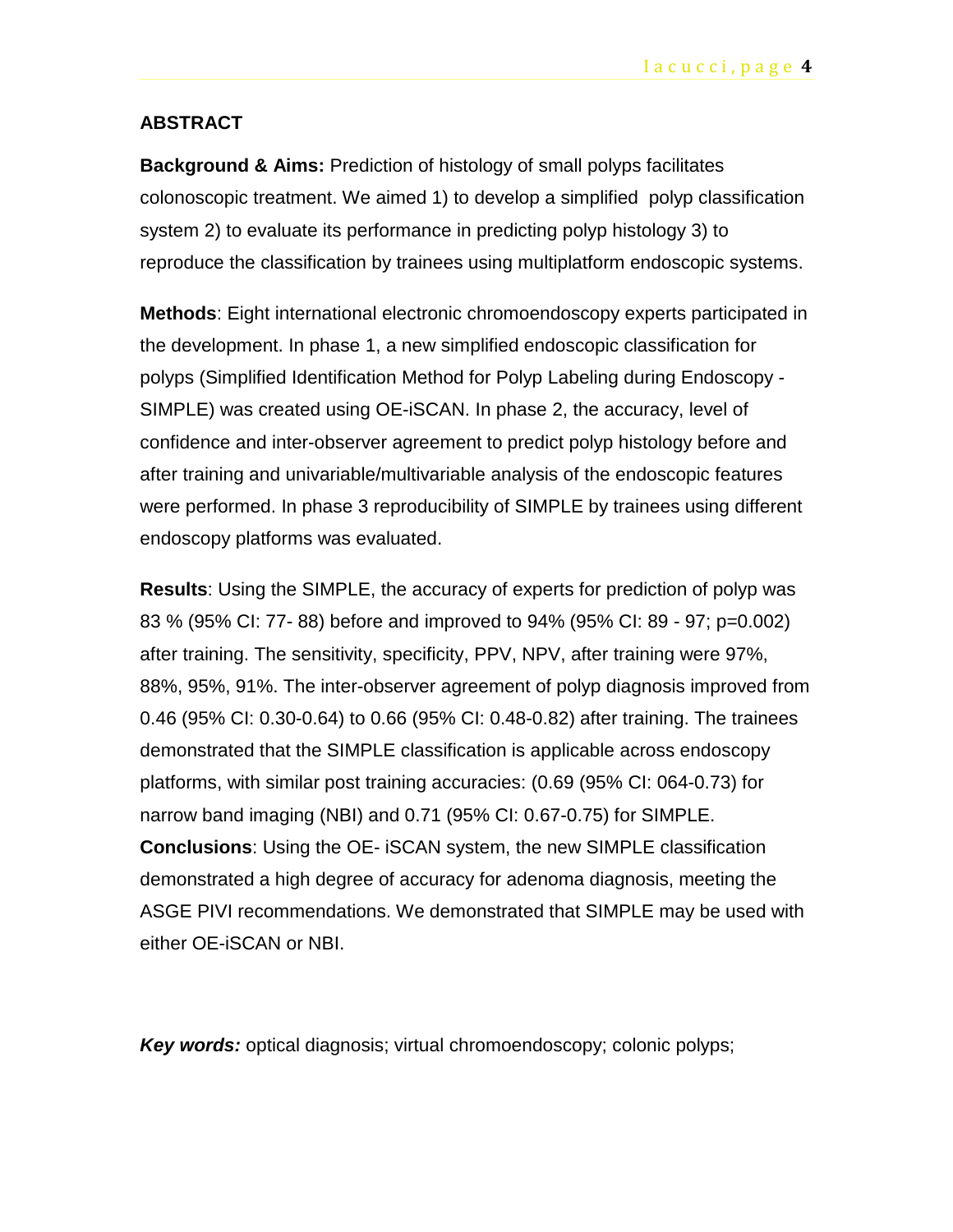#### **Abbreviations:**

OE = Optical enhancement

SIMPLE= Simplified identification method for polyp labeling during endoscopy

NBI= Narrow banding imaging

HP= Hyperplastic polyp

SSA= Sessile serrated adenoma

NPV= Negative predictive value

CI= Confidence interval

PPV= Positive predictive value

NICE= NBI international colorectal endoscopic

ICE= i-scan classification for endoscopic diagnosis for colorectal polyp prediction

FICE= Fujinon intelligent chromo endoscopy

HD= High definition

DVI= Digital visual interface

CHREB= Conjoint health research ethics board

AVI= Audio video interleave

USB= Universal serial bus

ASGE= American Society for Gastrointestinal Endoscopy

PIVI= Preservation and incorporation of valuable endoscopic innovations

DVI = digital visual interface

**Funding:** This research was supported by funding from University of Calgary. Pentax Medical Japan provided partial funding for the study and loaned the system with the processor 7010 EPKi.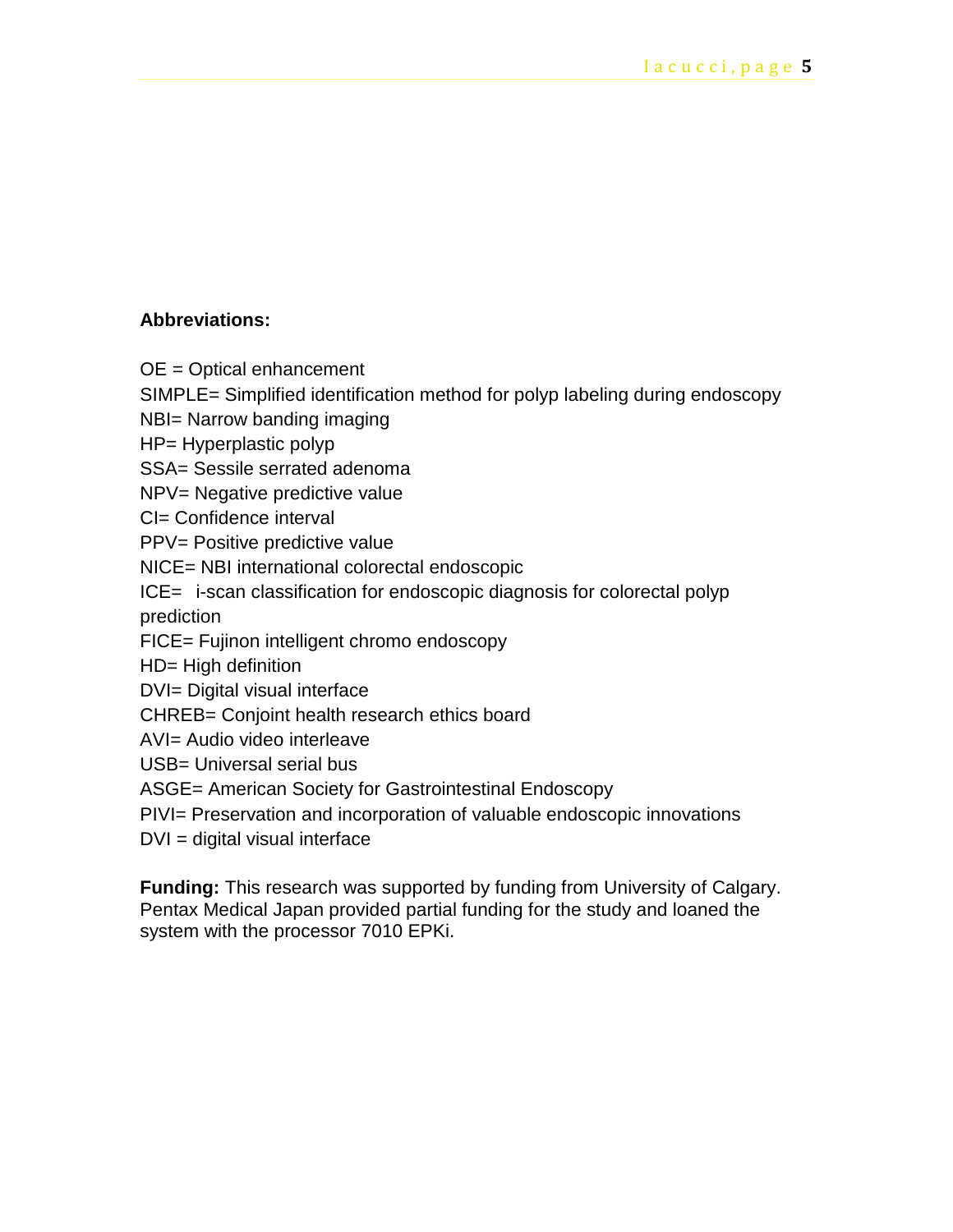#### **BACKGROUND**

Colonoscopy is the gold standard for detection of colonic polyps and colorectal cancer. [1,2] Novel endoscopic enhancement by virtual electronic chromoendoscopy such as narrow-band imaging [NBI, Olympus, Japan], Fuji Intelligent Chromo Endoscopy [FICE, Fujifilm, Japan], i-scan [Pentax, Japan], and confocal laser endomicroscopy techniques have been developed to aid endoscopists to better characterize the mucosal and vascular pattern of colonic polyps and predict histology [3-5] thus facilitating the adoption of the new paradigm of resect and discard i.e. the PIVI-ASGE strategy resulting in cost savings and avoidance of complications in patients. [3]

The ability of NBI to predict polyp histology has been most evaluated using the standardised NICE polyp classification. [6] A recent meta-analysis showed that the sensitivity and specificity of NBI for differentiating neoplastic from nonneoplastic polyps were 92% and 83%, respectively. Subgroup analysis also indicated that the NPV was greater than 90% for academic medical centres (91.8%; 95% CI, 89-94), for experts (93%; 95% CI, 91-96), and when the optical biopsy assessment was made with high confidence (93%; 95% CI, 90-96). This confirms that the threshold criteria of the ASGE PIVI for real-time endoscopic diagnosis for "resect and discard" strategy were met for assessment of the histology of diminutive polyps, when experts used NBI as an optical biopsy [3] However, detection and differentiation of small and diminutive colonic polyps is still difficult in "real time" in community gastroenterology practice even with advanced endoscopic techniques [7]

Education and training using computerised modules will have to be developed to train endoscopists to predict polyp histology during colonoscopy with a high level of confidence and acceptable level of accuracy before the strategy of "resect and discard" policy may be adopted. [8-11] However, an additional challenge in implementing "characterise, resect, and discard" is how to monitor quality metrics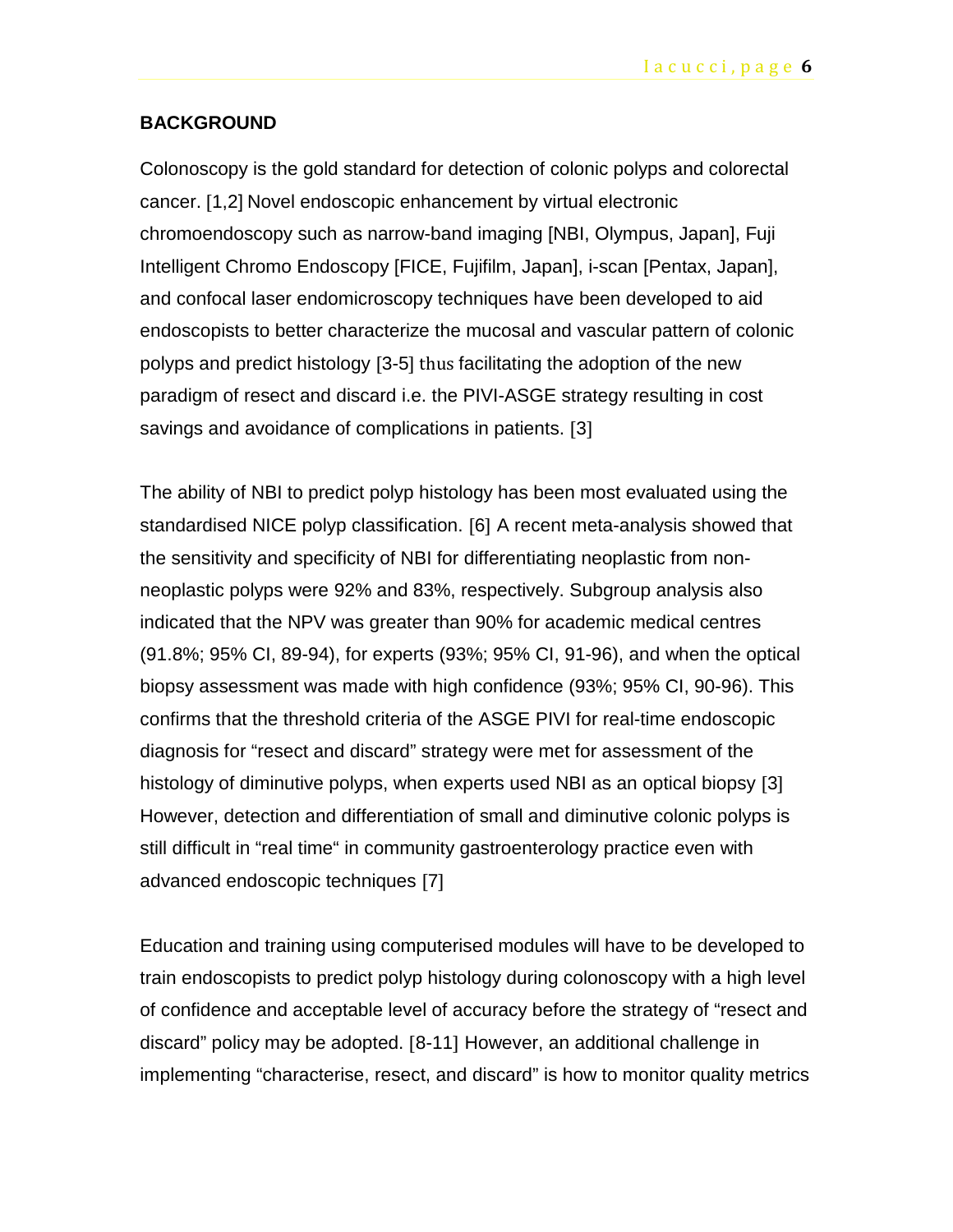and the sustainability of optical diagnostic performance in polyp detection and characterisation. [12]

The new OE-iSCAN system (7010 EPKi, Pentax, Japan) is a recently introduced technology, which enhances and characterises in detail the surface and vessel architecture. It incorporates optical enhancement for vessel characterisation and digital post–processing for detection and mucosal pattern characterisation. [13- 14]

The aims of this study were 1) to develop a simplified endoscopic colorectal polyp classification system to differentiate non neoplastic (hyperplastic polyps) from neoplastic polyps (SSA/P and adenoma) by consensus of an international expert group using OE-iSCAN platform 2) to evaluate the performance of the simplified classification system by international experts to predict polyp histology as neoplastic or non-neoplastic. Though we initially devised the SIMPLE classification using OE-iSCAN, we aimed for it to be applicable to multiple endoscopic platforms (OE-iSCAN and NBI) and hence-3) To reproduce the simplified classification system by trainee gastroenterologists using videos from different endoscopic systems creating a multiplatform classification.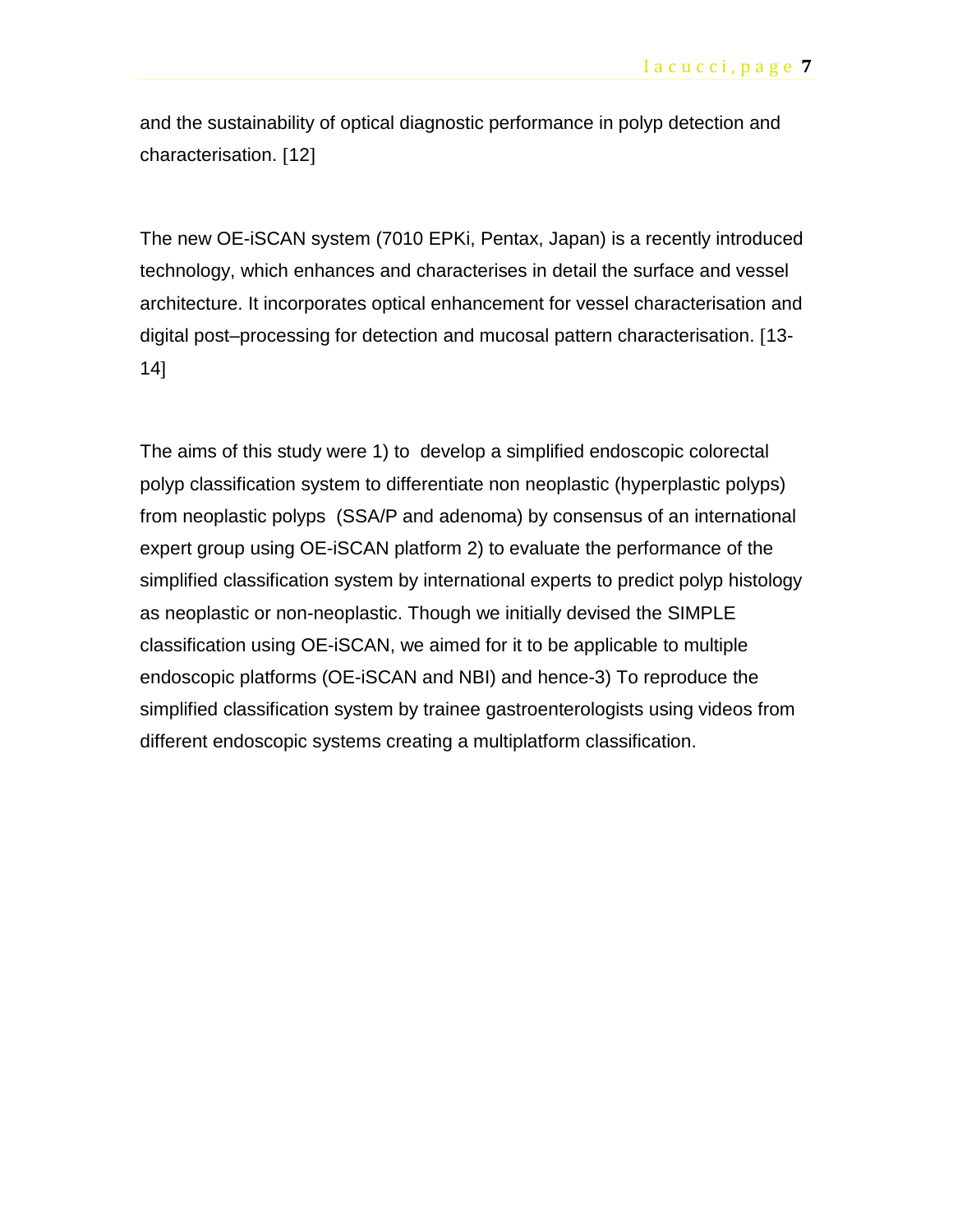#### **METHODS**

The Conjoint Health Research Ethics Board (CHREB) of the University of Calgary, Alberta, Canada approved the study in 2015. (REB15-2311)

#### **Participants**

#### **International experts**

Eight endoscopists from Europe and North America with experience in virtual electronic chromoendoscopy (NBI, iscan and/or FICE), but *without prior experience* in the novel i-scan OE colonoscope (OE-iSCAN 7010 EPki, Pentax) participated in the study*.* The endoscopists involved in the study were in practice for a median of 15 years and had performed a median of 9500 colonoscopies in practice and all of them were familiar and experienced with NBI or i-SCAN, and two with FICE.

#### **Trainees Gastroenterologists**

Six trainee gastroenterologists from UK previously exposed to NBI and one on iSCAN but none of them have experience of optical diagnosis and in the OEiSCAN system took part in the external validation of SIMPLE classification. They were considerably less experienced (median years in practice 4 years; median of number of colonoscopies 350).

#### **Optical Enhancement–iSCAN &NBI videos**

All patients provided informed consent for their videos being used anonymized for this study. Each video clip had a duration of 90 to 120 seconds. The videos showed the polyps being detected under high definition white light iSCAN 1 followed by activation of iSCAN, 2 and 3, and subsequently of OE in normal view and then a closer view with the OE-iSCAN system, and NBI in normal white light high definition view and then closer view for the Olympus EVIS LUCERA ELITE CF-HQ290. The video images focused on the polyp surface to visualise the mucosal, vascular and colour pattern. The polyps were all resected and sent to the pathologist who was blinded to the endoscopic optical characteristics for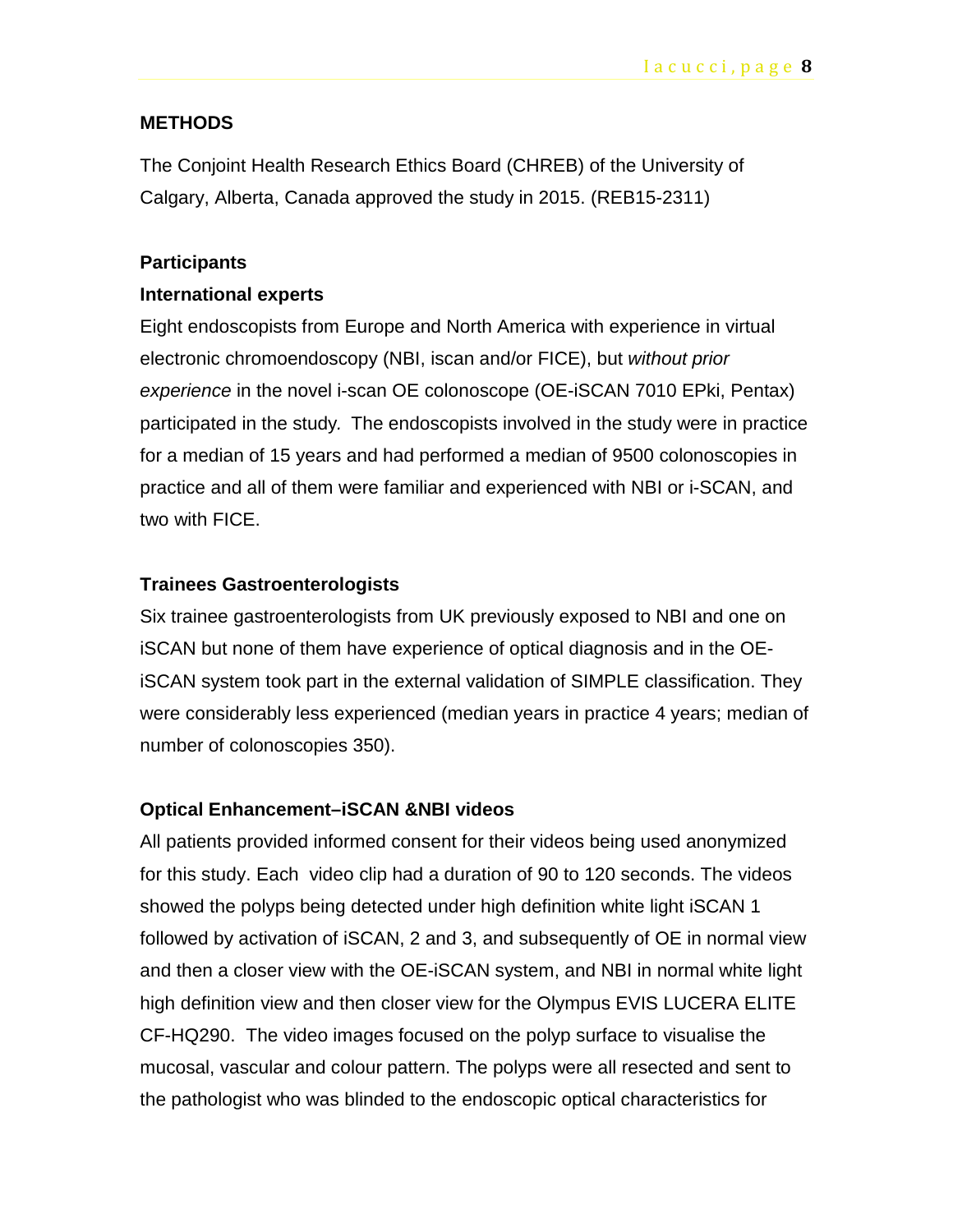histological examination and were assessed according to the revised Vienna classification [15). In our institution with central accredited histopathology laboratory, all polyp specimens were reviewed by a second pathologist before the final report. The videos were saved in audio video interleave (AVI) format. Twenty-one high definition video clips of small polyps (<10 mm) were selected from an existing library in a first phase of the study and 80 video clips in a second phase of the study. The anonymized library has been collected by two investigators (MI, CT) during colonoscopy for colon cancer screening using the 7010 EPKi OE-iSCAN colonoscopy and the Olympus EVIS LUCERA ELITE CF-HQ290.

Of the twenty one polyp videos in phase 1, 7 were sessile serrated adenomas (SSA), 7 were hyperplastic polyps and 7 were tubular adenomas.The videos did not reveal the anatomic location of the polyps in the colon. Of the 80 videos for the external validation 30 were NBI and 50 OE-iSCAN ( 40 adenoma, 10 SSA and 30 HP). All the polyps recorded were either small (6-9mm) or diminituive (1-5 mm) in size.

The new OE-iSCAN system enables capturing of high definition (HD) video files through a Universal Serial Bus (USB) storage device. We used a dedicated EPKi-7010 video processor with digital visual interface (DVI) output to the procedure monitors, S-video output to endoPRO legacy (MPS Motion Picture Studio) standard definition image capture (video) in MPEG3 format, DVI output to external USB300 MediCapture recording device High definition image capture (video) in MPEG4 format. Our HD image capture system used the 1280X1024 MPEG4 format. The Olympus IMH-20 Image Management Hub, which provides full High Definition (HD) images, was used to record NBI colonic polyps videos with Olympus EVIS LUCERA ELITE CF-HQ290.

**Clinical research form** A structured clinical research form was created for the participants to assess all the endoscopic features and to enter their responses. [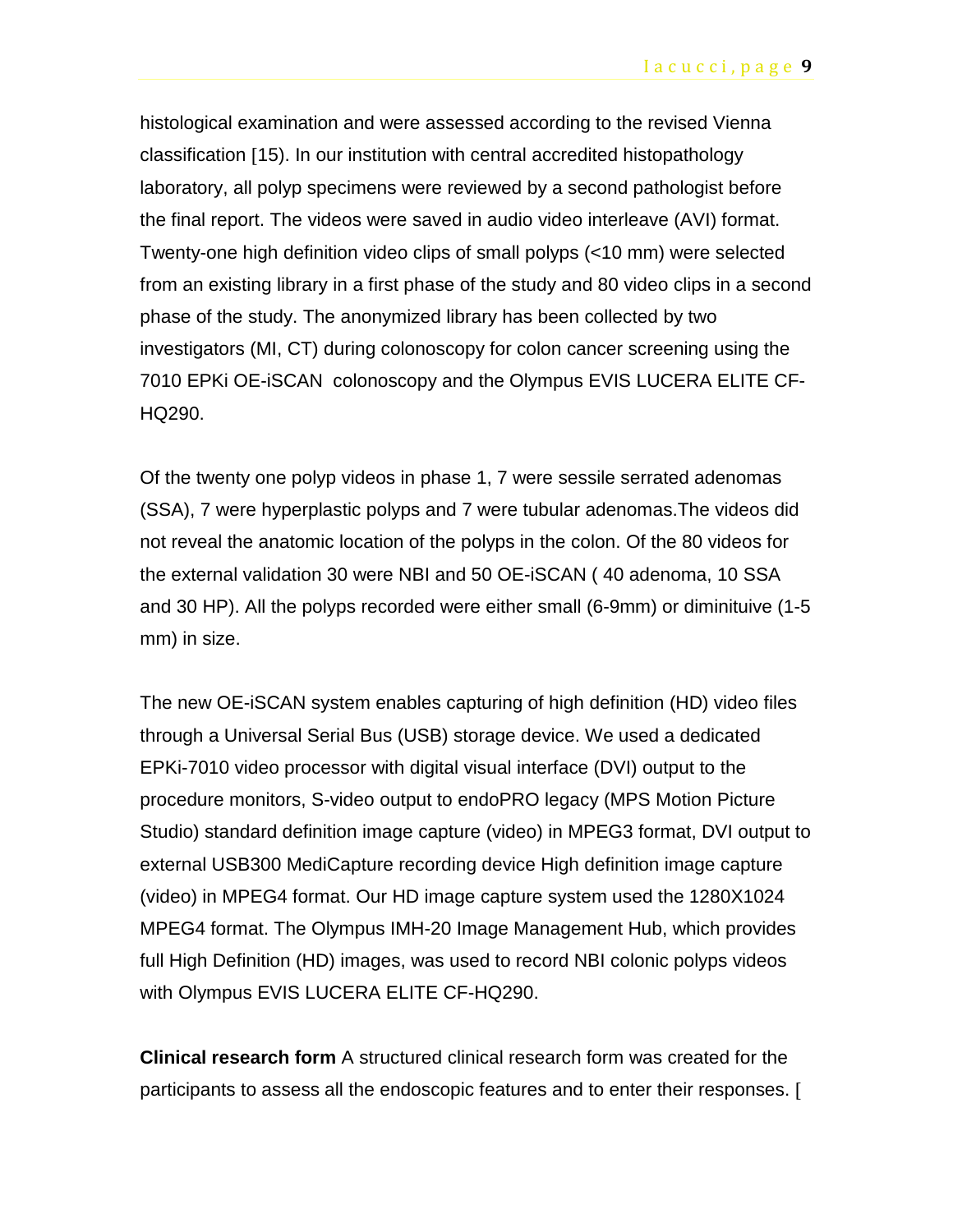Appendix 1]. The international experts also scored a second form that included only the endoscopic findings selected for the SIMPLE classification (Figure 1).

The structure of the consensus included introduction to current colonic polyps classification (NICE, ICE, Hazewinkel's criteria, 19-21), followed by presentation of the new OE-iSCAN OE system and design of the new 'SIMPLE (Simplified Identification Method for Polyp Labeling during Endoscopy) classification using a package of videos and slides of small and diminutive polyps using OE-iSCAN system. Subsequently an independent set of videos were used pre-training and post-training to determine the operating characteristics of the new classification, with a teaching module in between using a different set of images. The posttraining test was performed on a second day to minimise recall bias. The details are as follows [Appendix 2]:

#### **Phase 1**

#### **Development and derivation of the SIMPLE classification**

In phase 1 of the study the international consensus group reviewed all the polyp characterization criteria and selected diagnostic characteristics through a modified Delphi consensus process to be included in the new classification system. A panel of international experts, through interactive roundtable discussion and in stepwise feedback fashion (to ensure equal participation), in a modified Delphi method to achieve consensus, defined endoscopic signs of the SIMPLE classification using international nomenclature and literature (NICE, ICE, Paris endoscopic classification, Kudo pit-pattern classification and Hazewinkel criteria for diagnosis of sessile serrated polyps) (12,17,19-21). We used only endoscopic Hazewinkels's criteria predictors of SSA/P histology (clouded surface, indistinctive border, irregular shape, dark spot inside the crypts and Kudo pit pattern modified IIO). We did not consider the colour criteria, which is specific to the NICE classification.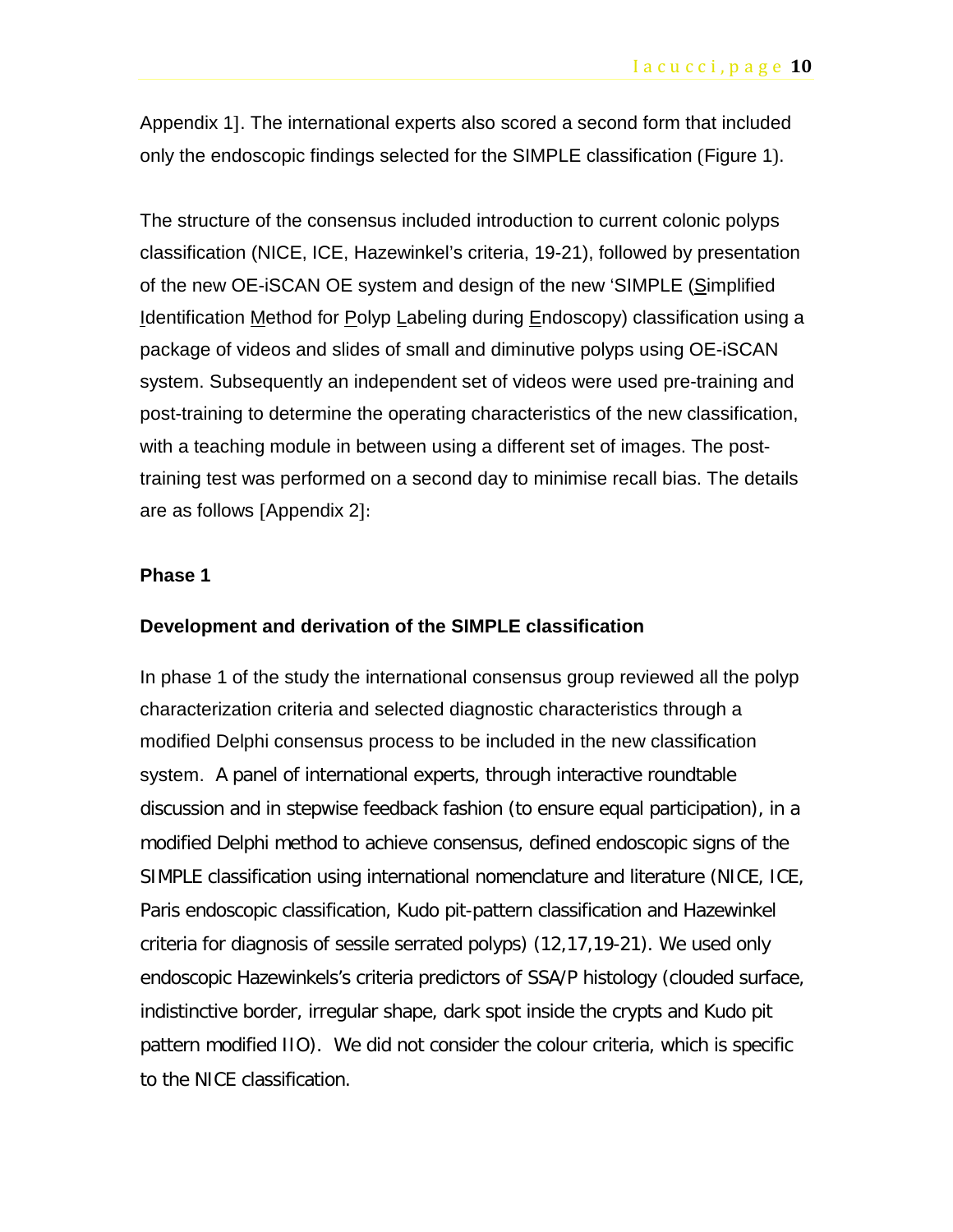#### **Phase 2**

#### **Internal validation of the SIMPLE classification by the expert panel**

In Phase 2, performance accuracy, level of confidence and inter-observer agreement for predicting polyp histology before and after a training module were evaluated between international experts.

#### *First day (Pre-test)*

All participants were provided with the pre-test slides and instructed to view the video clips and enter their responses in the forms provided. (Appendix 1 and table 1) A total of 21 video clips were projected to the participants who completed standardized forms which were handed over to the principal investigator. The participants did not consult with each other and could ask for a replay of the entire clip once but not rewind in the middle of the clip.

#### **Teaching module**

A PowerPoint teaching module was presented by two endoscopists (MI and JRS) with experience in imaged enhanced endoscopy including NBI and i-scan. The presentation included both slides and videos and had duration of 45 minutes (50 images and videos, distinct from pre- and post-test package). The contents of the module included an introduction to Paris classification, Kudo pit pattern, NBI and NICE polyp classification [6,12, 16-19]. i-SCAN ICE classification, Hazewinkel criteria for SSA/Ps [ 20,21]. The NBI and i-SCAN patterns of hyperplastic polyps, adenomatous polyps and sessile serrated adenoma (SSA/Ps) polyps were reviewed by showing several endoscopic images that illustrated the different mucosal and vascular pattern criteria for endoscopic differentiation of each polyp subtype during the presentation in a stepwise fashion. Representative slides from the training module and a video are shown in Figures 1 - 4 with video. The same teaching module was presented to the trainee gastroenterologists but also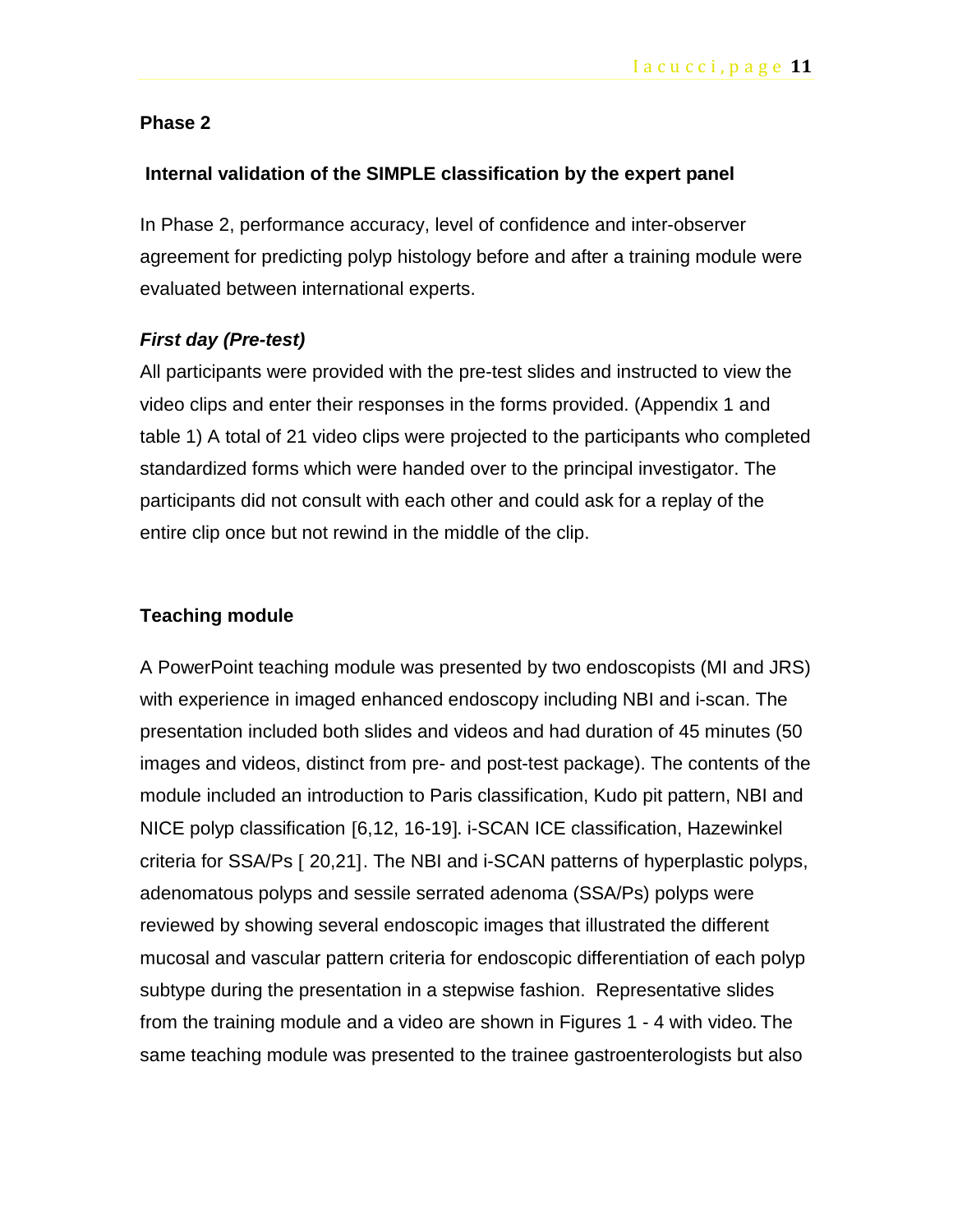included images and videos collected with the NBI Olympus EVIS LUCERA ELITE CF-HQ290.

The training was designed to reflect the entire spectrum of Kudo pit pattern, the colour, mucosal and vessel pattern of the NICE classification, and Hazewinkel criteria. The participants' ability to categorize the polyps into a particular category before and after the training (validation) was determined. [6,16-21]

#### *Second day (Post-test)*

A stepwise feedback in a round table discussion with 10 new videos representative of different lesions adenomas, HP and SSA were projected the second day of the consensus before the post test videos scoring by the experts group.

After the teaching module presentation, a post-test with the same videos clips played in a different random order was provided to all the participants, who viewed the videos and recorded their responses on the forms. The post-test was done on the second day, which minimized recall bias. All endoscopist raters were blinded to clinical history, clinical activity and number of videos in each category.

Each endoscopist individually scored each of the criteria in the endoscopic form provided and the SIMPLE classification (surface pattern, vessel pattern and border lesion), predicted histology as adenoma, sessile serrated polyp and hyperplastic polyp, and assigned a level of confidence to the prediction degree of confidence (high vs. low). [Appendix 1, Table1]. High confidence was considered > 90% of confidence in the diagnosis with histology as reference.

All the responses were then transferred to a REDCap (Research Electronic Data Capture) database and exported to Stata Version 13.1 for further analysis.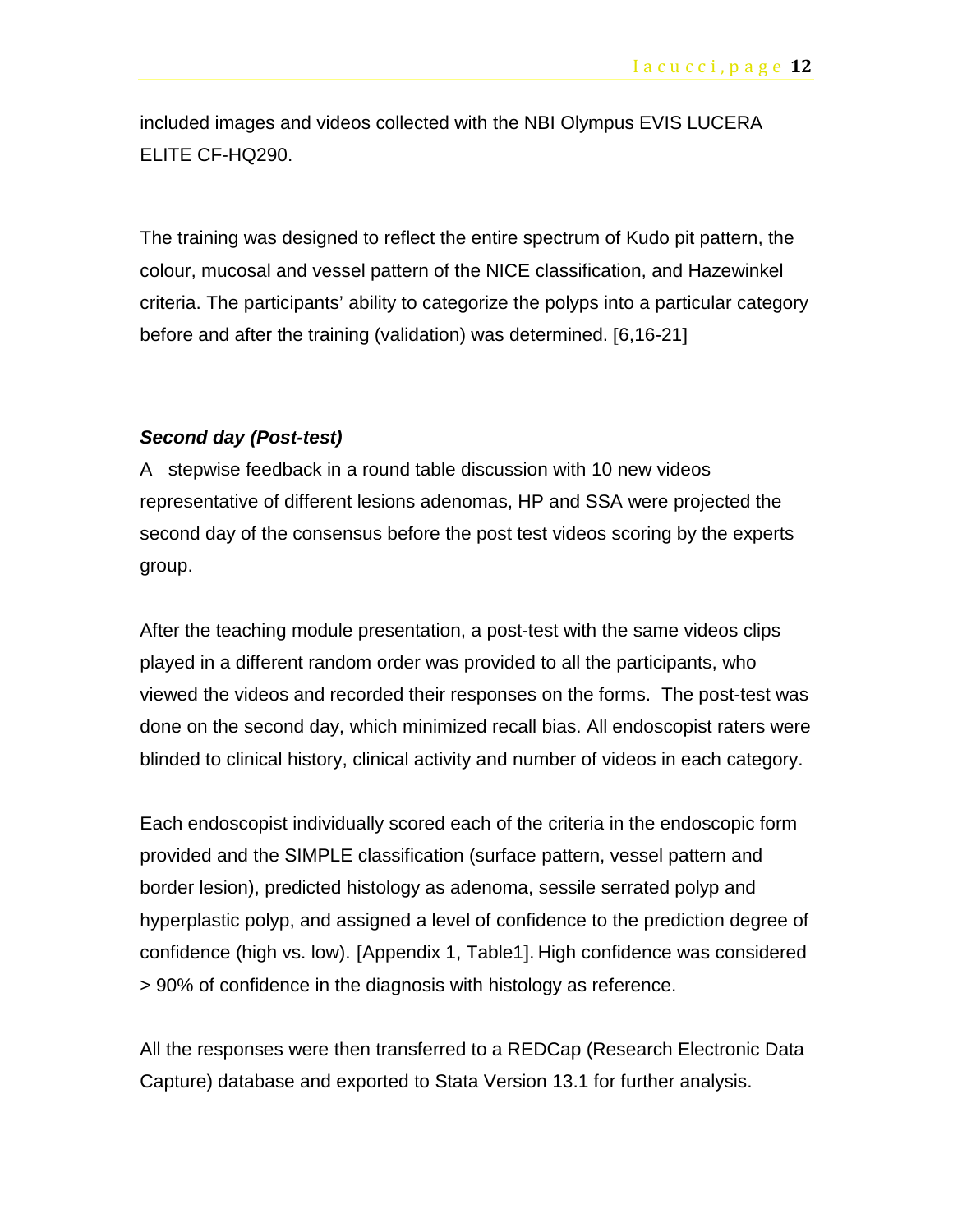#### **Phase 3 (External validation)**

External validation of the SIMPLE classification by trainee gastroenterologists was done using both iSCAN-OE and NBI systems. External validation and reproducibility of SIMPLE classification applied to multiplatform systems, using videos recorded by NBI and iSCAN-OE systems were performed by 6 trainee gastroenterologists in UK. The participants in the pre- and post training in a randomized order scored 80 videos clips. The same power point teaching module used by international experts was presented to the trainee gastroenterologists but also included images and videos collected with the new NBI Olympus EVIS LUCERA ELITE CF-HQ290. Each trainee scored each of the criteria of NICE and the SIMPLE classification (surface pattern, vessel pattern and border lesion), predicted histology as adenoma, SSA/P and hyperplastic, and assigned a level of confidence to the prediction. (High vs. low)

#### **Statistical analysis**

All data were collected and managed using REDCap electronic data capture tools (Research Electronic Data Capture, REDCap consortium hosted by Vanderbilt, open access) hosted at the University of Calgary. REDCap is a secure, web-based application designed to support data capture for research studies.

The diagnostic performance of the endoscopists was calculated according to the histopathology of the polyp. Sensitivity, specificity, PPV, NPV, and accuracy with their 95% confidence intervals were calculated pre- and post- training using STATA 13.1 for Mac (Stata Corp LP, College Station, TX). We converted the histology to neoplastic (adenoma and SSA/P) and non-neoplastic (hyperplastic). The histology report was used as the reference standard. Estimates of sensitivity, specificity, positive and negative predictive value, and accuracy were created from the 2x2 table created by the endoscopic predictions and reference standard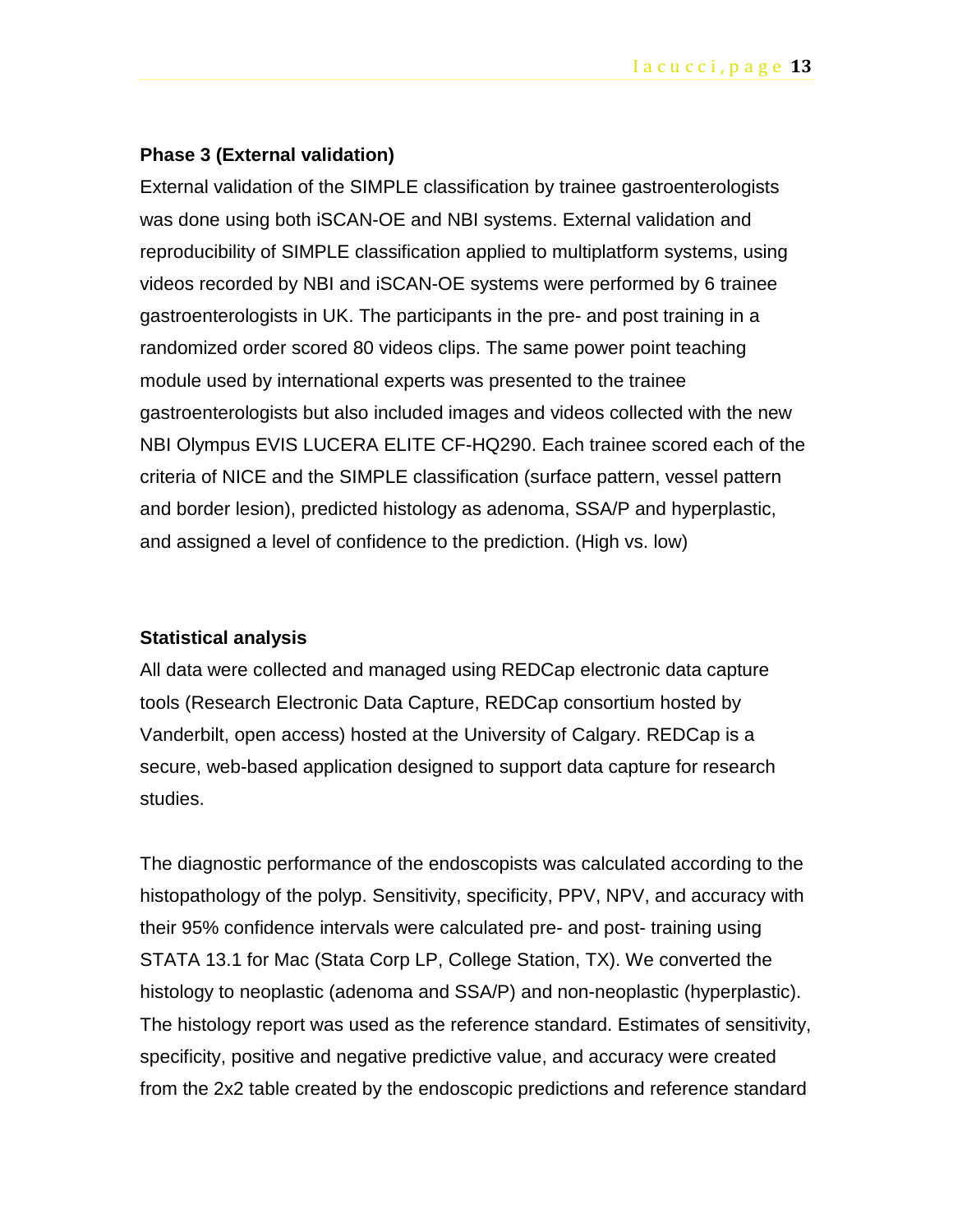as histology. These estimates, along with 95% exact confidence intervals were reported. Neoplastic was considered a positive result and non-neoplastic was considered a negative result. SSA/P were analysed as "neoplastic." Sample size was based on determination of accuracy and 168 observations (21 videos, 8 reviewers) had power to differentiate 90% accuracy from 80% accuracy with type 1 error of 0.05 and type 2 errors of 0.10. *Kappa* statistic was used to determine inter-observer agreement in polyp video classification during the training session. 168 observations had the ability to detect 0.20 points of *Kappa* statistics difference with type 1 error of 0.05 and type 2 of 0.02. [22-25] Fisher's exact test was used to compare diagnostic accuracy before and after training and it did not take into account the correlated observations. Univariable and multivariable analysis with bootstrapping of the endoscopic features of polyps was performed to determine the strength of endoscopic predictors of neoplastic vs. non-neoplastic diagnosis. We used univariable logistic regression and then, of those variables that were significant at the univariable stage, we used multivariable logistic regression.

For the reproducibility with trainee gastroenterologists, 80 videos for the external validation provided 80% power to detect a kappa agreement difference from (0.40 to 0.60) (moderate –good agreement using a two—sided significance level of 0.05). The inter-observer agreement was calculated by using the Fleiss kappa coefficients (6 observers; >3 categories). Eighty videos provided substantial interobserver agreement (Fleiss kappa coefficient: 0.80, 95% CI, 0.70-0.90) in order to predict lesion histology [22-25]. A sensitivity analysis by excluding the endoscopist who recorded videos and developed training module was evaluated to reduce bias.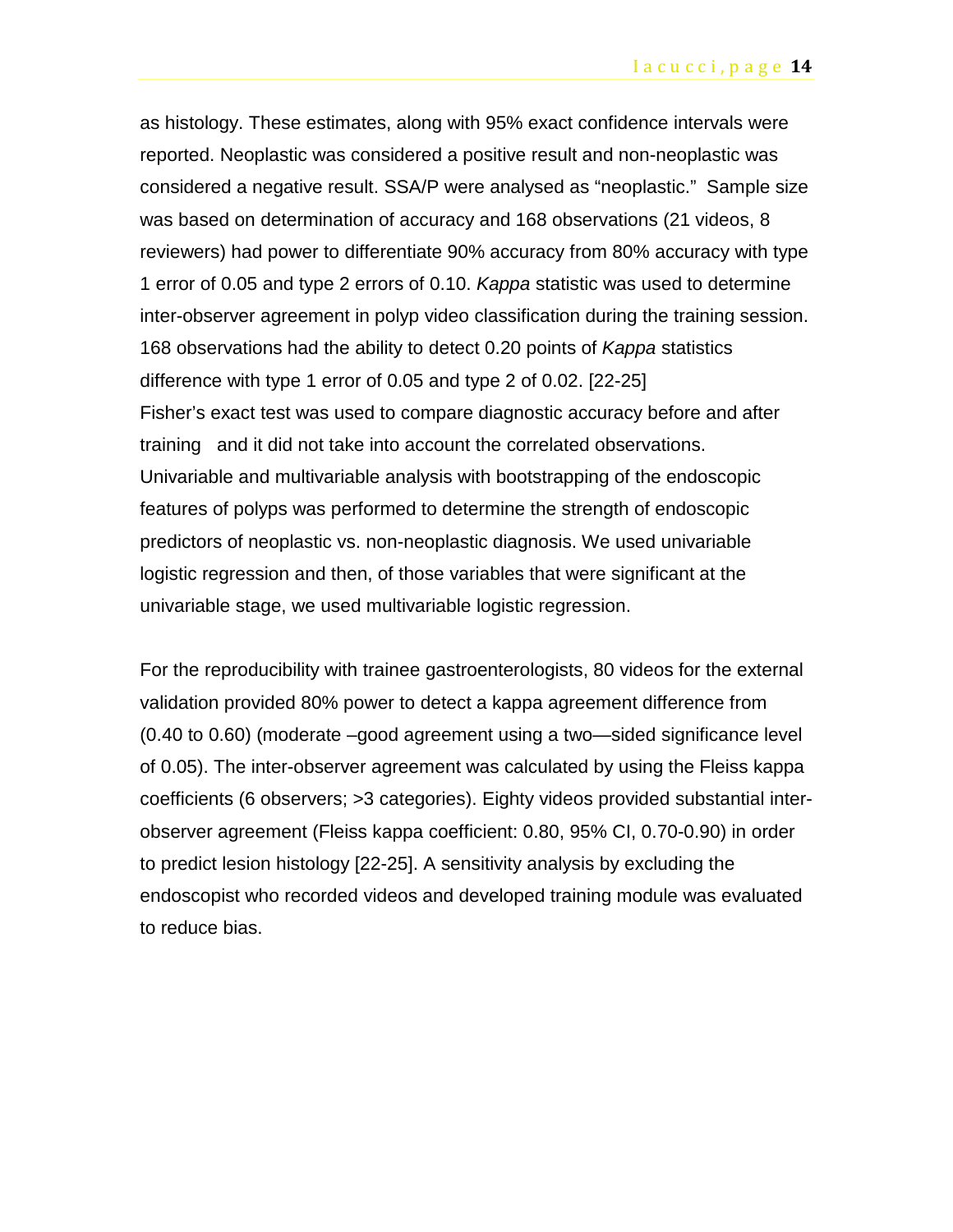#### **RESULTS**

#### *Participants*

In phase 1 of the study, a new simplified endoscopic classification system for colorectal polyps was created using expert consensus opinion in a stepwise fashion. The Simplified Identification Method for Polyp Labeling during Endoscopy - SIMPLE classification was developed after a briefly introduction to virtual chromoendoscopy, optical diagnosis and the new characteristics of iSCAN-OE [Table 1.]

#### *Diagnostic accuracy*

Table 2a shows the overall performance for polyp diagnosis by using the SIMPLE classification before and after the teaching module. The overall accuracy in prediction of polyp histology was 83% (95% CI: 77-88) before training and increased to 94% (95% CI: 89- 97; p=0.0002) after training. The overall sensitivity, specificity, PPV and NPV of the SIMPLE classification were 84%, 80%, 91%, 67% before training and 97%, 88%, 95% and 91%, respectively after training. About 70% of predictions were made with high confidence in preand post training. For polyp diagnosis with high confidence the accuracy was 87% (95% CI: 82 - 91) before training and 91% (95% CI: 86-95; p=0.11) after training (Table 3). Details of high and low confidence diagnosis are presented in table 3. A sensitivity analysis without the principal investigator (MI) is shown in table 2b and did not affect the results. The performance characteristics for each rater are shown in Appendix 2a and 2b. Of note, individual rater accuracy increased in all participants after training, being  $\geq 90\%$  in all cases, and 5 out of 8 endoscopists achieved an NPV >90% for adenoma diagnosis.

Similar diagnostic characteristics were achieved when SSA/P polyps were removed from data analysis (Table 4). Individual rater accuracy increased in all participants after training, being > 90% in 8/8 cases (ranged from 81.2% to 100%) and 5/8 endoscopists achieved an NPV > 95% for adenoma diagnosis.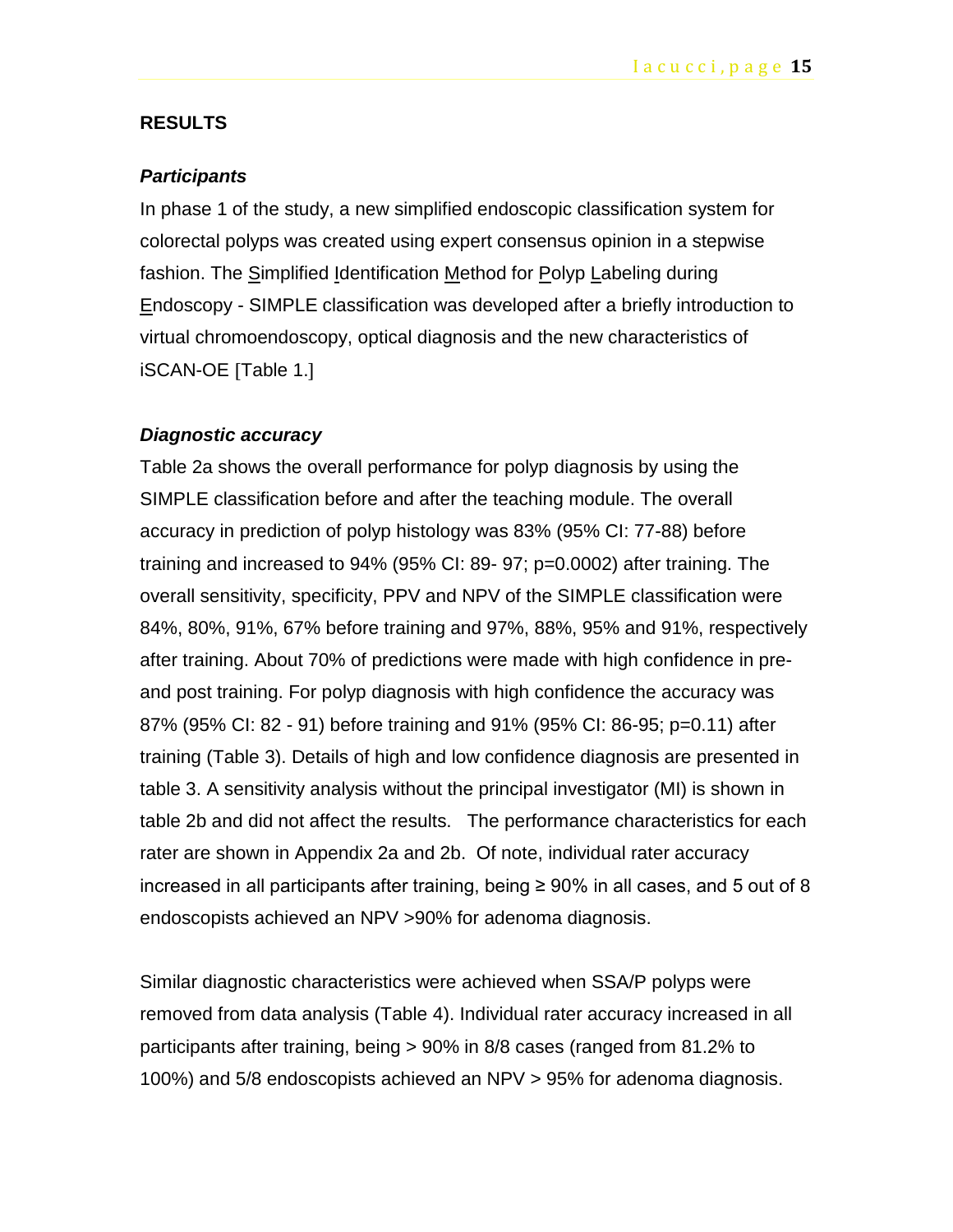#### *Diagnostic agreement*

The interobserver agreement of polyp histology diagnosis using the SIMPLE classification improved from 0.46 (95%CI: 0.30-0.64) at baseline to 0.66 (95%CI: 0.48-0.82) after training. However, the interobserver agreement for polyp histology diagnosis when using all the endoscopic criteria of NBI, ICE and *Hazewinkel* indicated in the endoscopic form did not improve between baseline 0.42 (95%CI: 0.27-0.57) and after training 0.40 (95% CI: 0.30-0.49).

# *Univariable and multivariable analysis of individual and combination criteria to predict polyp histology*

Univariable analysis showed that the endoscopic criteria used to predict polyp histology (colour, surface and vessel pattern) were predictive of an adenoma diagnosis. The odds of adenoma diagnosis were 1.8 (95% CI: 0.7-4.6) when using surface pattern alone and 4.6 (95% CI: 2.3-9.4) when using vessel pattern alone. The odds of adenoma diagnosis were 4.7 (95% CI: 2.17-11.5) when using color and 5.9 (95% CI: 2.17-11.5) when using border characterization.

Table 5 shows the diagnostic values for combinations of different endoscopic criteria at multivariable analysis. The combination of two of the three criteria, (surface patter, vascular pattern and color of the lesion) significantly increased adenoma histological prediction by using i-scan OE.

## **Reproducibility of SIMPLE classification by trainee gastroenterologists using multi-platform videos**

Six trainee gastroenterologists demonstrated that SIMPLE classification could be applied to both NBI and iSCAN endoscopic platforms. The trainee gastroenterologists showed an improvement in the sensitivity, accuracy, and proportion of high- confidence performance diagnoses of colonic polyps using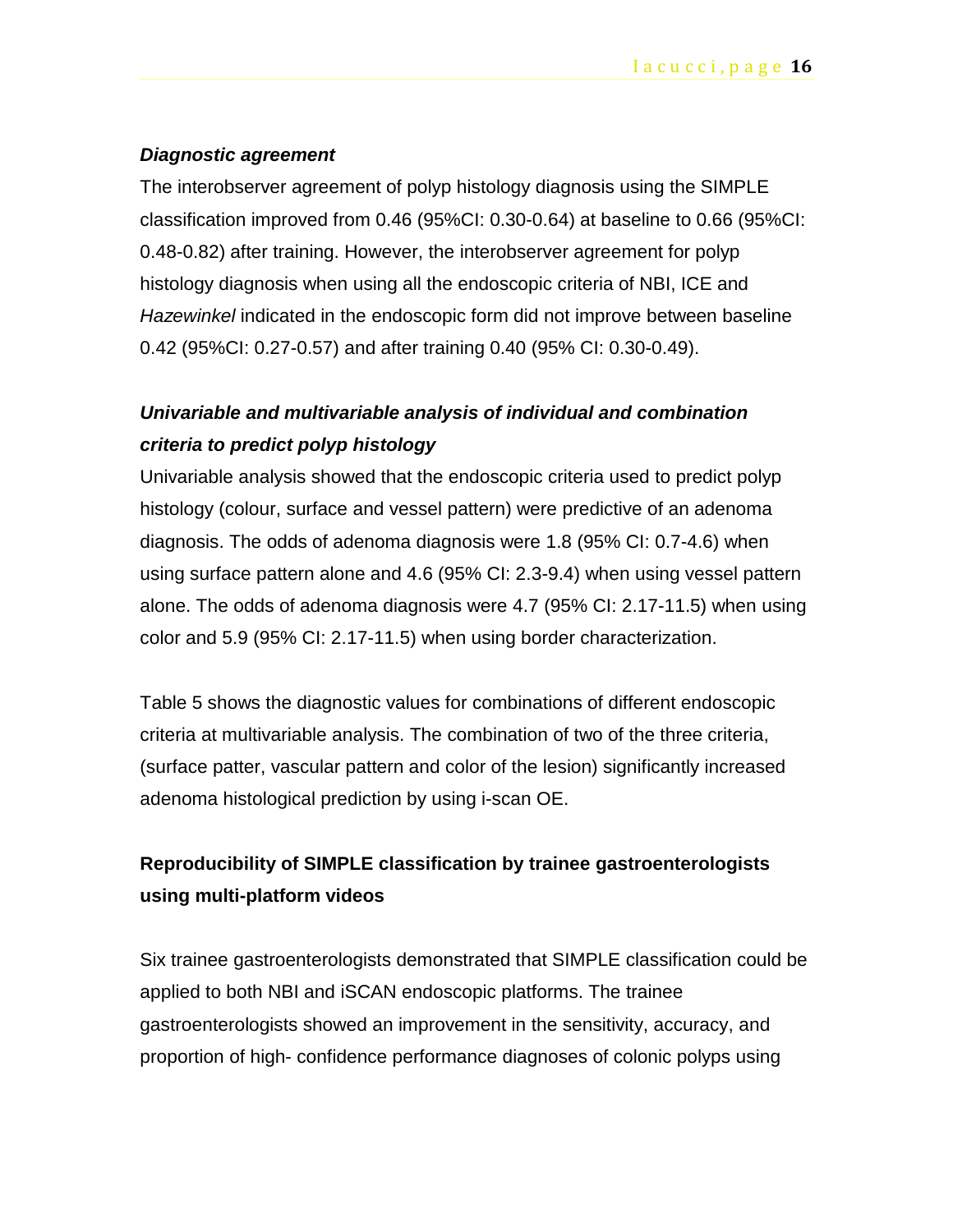SIMPLE classification in a multiplatform systems (NBI and iSCAN-OE) in the post training compared with the pre training (Table 6).

As the trainee gastroenterologists had exposure to NBI but not OE-iSCAN, the pre-test operating characteristics were somewhat better with NBI, but the trend to improvement was seen post-test with both platforms (Table 6). The SIMPLE classification appeared more sensitive but less specific than the NICE classification in trainee gastroenterologists (table 7). The performance of accuracy to predict colonic polyps histology was similar in the post training when used NICE 0.69 (95% CI: 064-0.73) and SIMPLE 0.71 (95% CI: 0.67-0.75) classifications (Table 7). Inter-observer agreement of the trainee gastroenterologists when used NICE classification was good but did not improve from the pre-training (kappa =  $0.40$ , 95% CI: 0.29 - 0.50) to post training (kappa  $= 0.34, 95\% \text{ CI: } 0.25 - 0.43$ .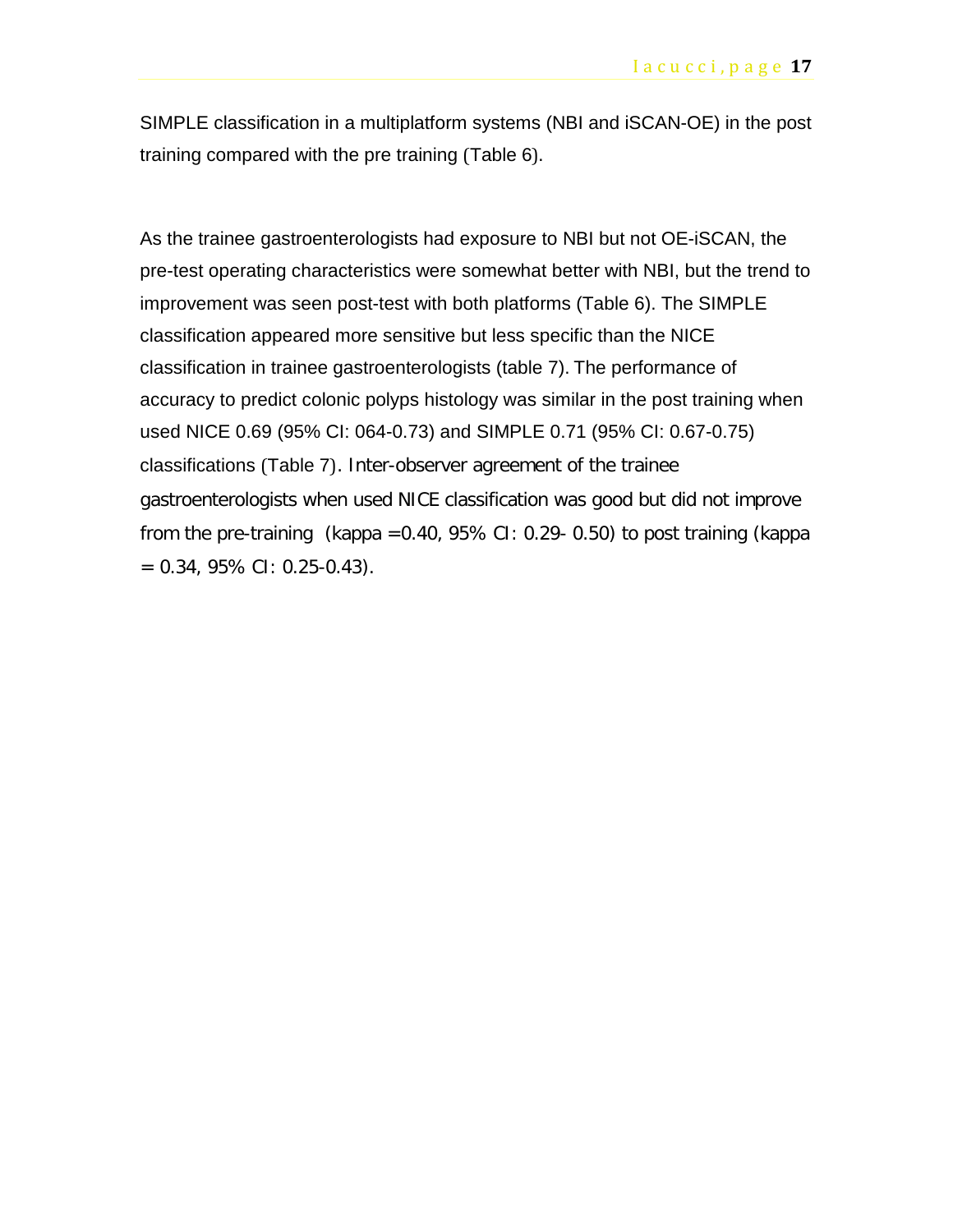#### **DISCUSSION**

We developed a simplified classification system for optical diagnosis of small and diminutive adenomas, SSA/Ps and hyperplastic polyps using the newly introduced OE-iSCAN system which achieved a high degree of diagnostic accuracy for small/diminutive polyp diagnosis. Furthermore, we showed that a training module on SIMPLE classification resulted in an overall NPV of 91.3%. This user-friendly classification system can be used by experienced and nonexperienced gastroenterologists on multiple endoscopy imaging platforms to differentiate neoplastic from non-neoplastic polyps.

A workshop involving an international group of endoscopists met in Boston, USA and developed the SIMPLE classification to predict histology of colonic small/diminutive polyps. By consensus this group (international group of the Boston consensus) selected and decided to include only a few endoscopic criteria such as surface, vessels architecture and border from the previous validated endoscopic classification systems of diagnosis and characterisation of small/diminutive polyps [3,12, 19-21.]

Repici *et al* [26] recently demonstrated that the application of the NICE classification to the FICE digital chromoendoscopy system resulted in suboptimal accuracy and only moderate inter-observer agreement. In our study, among the three individual NICE criteria, surface and vessel features appeared to be significantly more accurate predictors than the colour criterion alone, which in turn was associated with a poor sensitivity for the prediction of adenoma. Particularly, the odds ratio for adenoma detection was 3.4 (95% CI, 1.8-6.3) and 4.0 (95% CI, 2.1-7.5) by using surface and vessels patterns alone, as compared with the colour criterion (we used odds ratio rather than risk ratio as we used logistic regression with multivariable analysis. However odds ratio should not be interpreted as relative risk). Therefore colour as an endoscopic feature predictive of polyp histology was not included in the SIMPLE classification. However, in the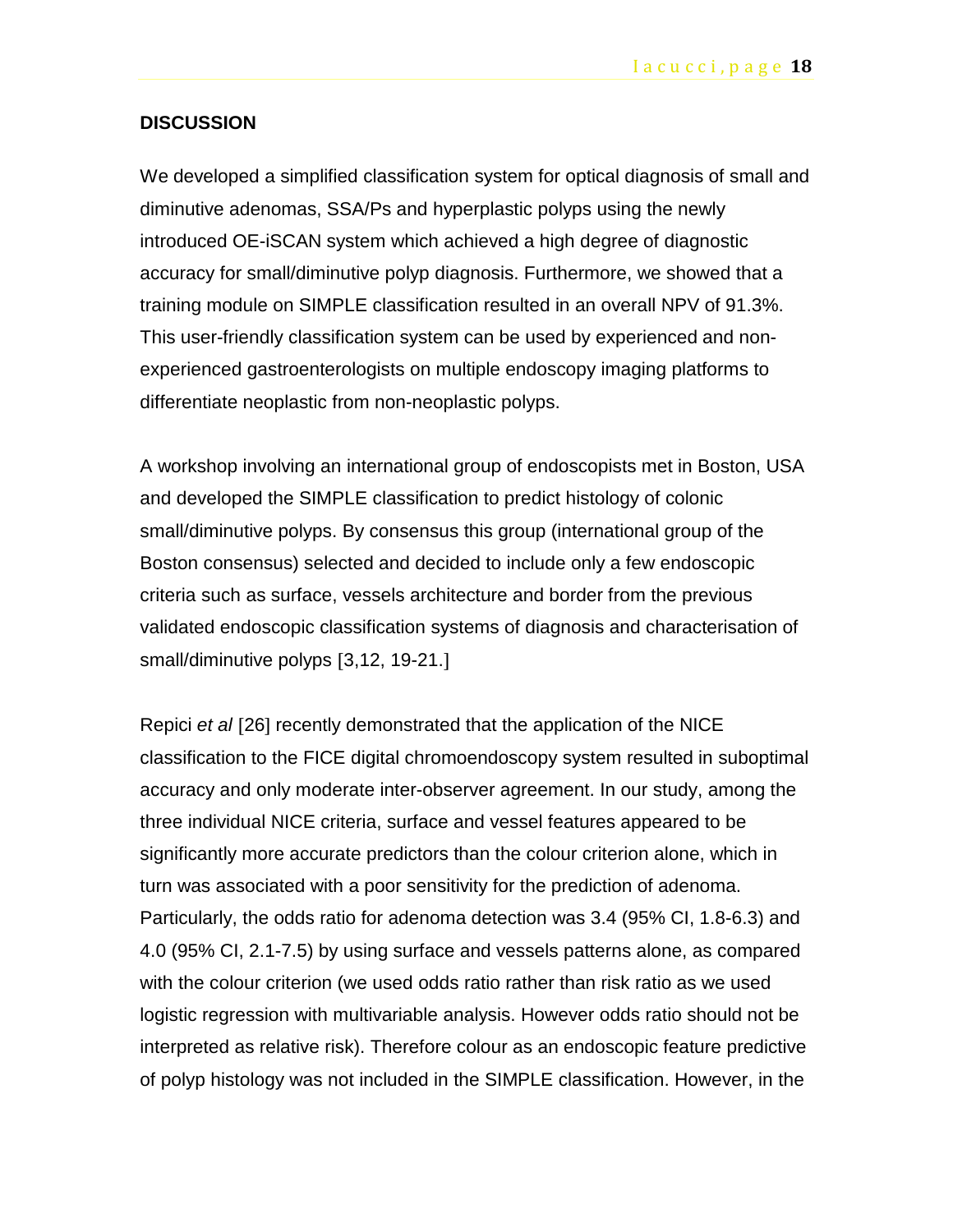univariable analysis the colour was predictive. In our opinion colour is correlated with the endoscopic system (reddish, green or brown) and could also be interpreted differently by different observers. Our aim was to develop a simple user- friendly classification, easy to be adopted by everyone, experienced and non-experienced gastroenterologists amongst all the endoscopic systems available.

The newly developed OE-iSCAN system is a unique combination of optical imaging, similar to NBI, with digital post-processing incorporated into one endoscopic system. This combination of both techniques might explain why the colour criterion alone or in combination with surface and vessels criteria performed well in our study to predict diagnosis of adenoma and SSA/P vs. hyperplastic polyps.

Similar to other recent studies, our data confirm that a short training module increased the optical diagnostic accuracy of small/diminutive polyp histological prediction. [9-11,27.] Individual rater accuracy increased in all participants after training, being  $\geq 90\%$  in all cases, and 5 out of 8 endoscopists achieved an NPV  $>$ 90% for neoplastic lesion diagnosis. Patel *et al* recently showed that with standardized training, academic gastroenterologists without prior expertise in NBI were able to meet the negative predictive value and surveillance interval thresholds set forth by the ASGE. Performance improved with time, but most endoscopists require on-going audit of performance. [12]

Optical diagnosis remains an attractive paradigm because of the potential for reducing costs and streamlining care. In our study the overall NPV of 91% meets the ASGE PIVI benchmark for the "characterise, resect, and discard" strategy in diminutive polyps. However, currently optical diagnosis cannot yet be recommended for use in routine clinical practice. The largest multicentre diagnostic study in this field, the DISCARD 2 study, demonstrates that NBIassisted optical diagnosis cannot currently be recommended for routine use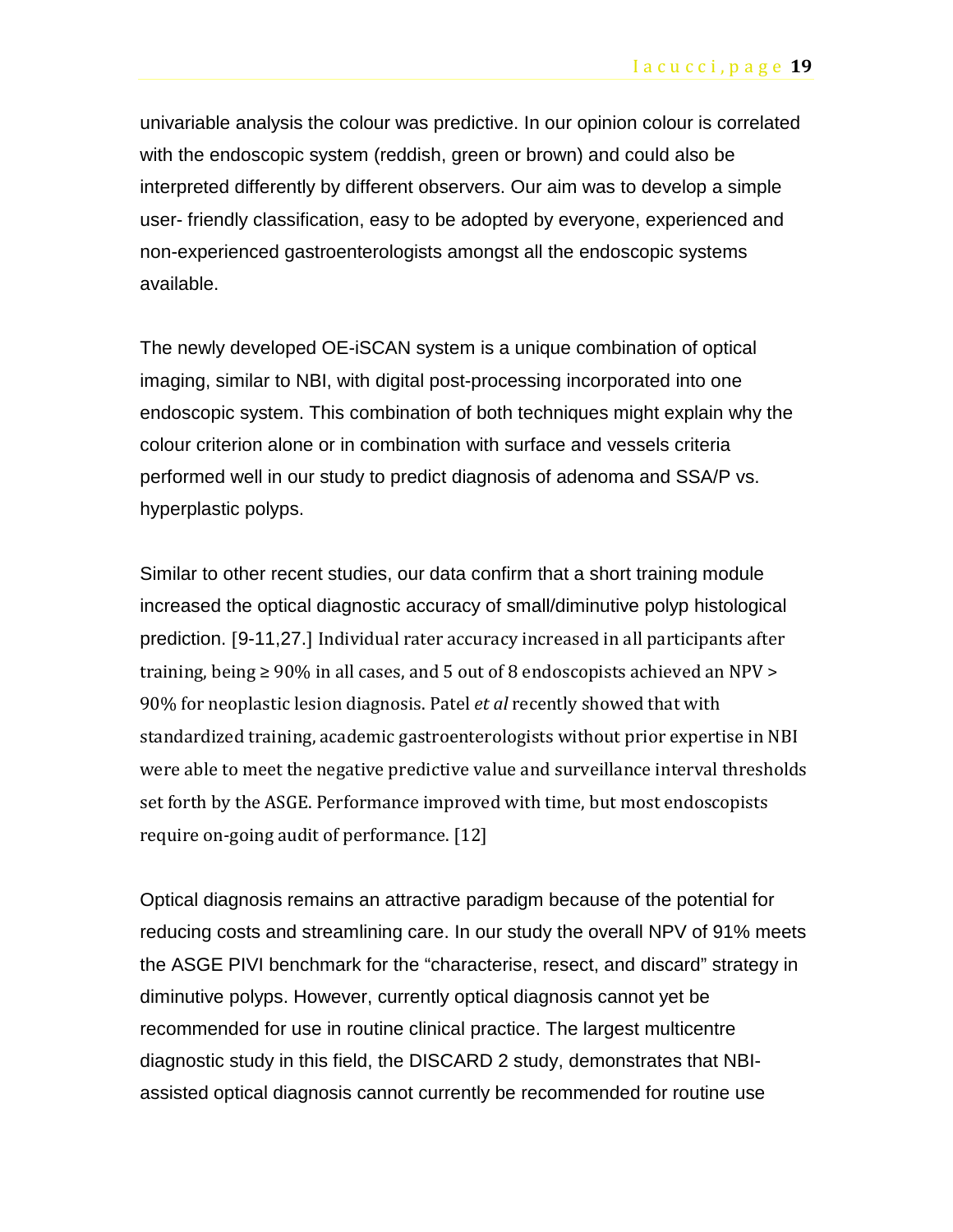outside of expert academic centers. Accuracy, both at polyp and patient level, was substantially below recommended levels. [7]

We have showed that SIMPLE classification performed well to predict colonic polyp histology amongst non-experienced gastroenterologists and can be applied in a multiple –platform systems. Interestingly, the accuracy of performance of trainees was similar and when using NBI improved from 72% in the pre-test to 78% in the post-test and with OE-iSCAN improved from 58% in the pre–test to 68% in the post-test (Table 6-7). Our results are in line with Lee *et al* [28) who has showed that NBI and i-SCAN displayed similar diagnostic accuracy to predict colonic polyp histology.

The main strength of our study was that international experts in novel endoscopic technologies developed a SIMPLE classification system and assessed the diagnostic performance of this classification system using the new OE-iSCAN system. We showed that this simplified classification system covers the endoscopic findings to predict adenoma and SSA/P using any of the imageprocessing platforms. In fact, a third of the polyps evaluated were SSA/P.

Furthemore, we accomplished the third phase of the study as we have validated the SIMPLE classification with less experienced trainee gastroenterologists. In future we plan to study the real-life operating characteristics of this score using multiple electronic chromoendoscopy platforms in a multicentre setting (Table 6- 7). The performance of the SIMPLE classification system meets the criteria of the ASGE PIVI policy, though our study included both diminutive and small polyps.

This study has a number of potential limitations. First, the performance of SIMPLE classification in "real life "clinical practice was not assessed. However video clips were chosen instead of still photos because these more closely simulate live endoscopy. The sample size estimate was based on our calculated sample size estimate for accuracy. [9, 21] We used Fisher's test for comparing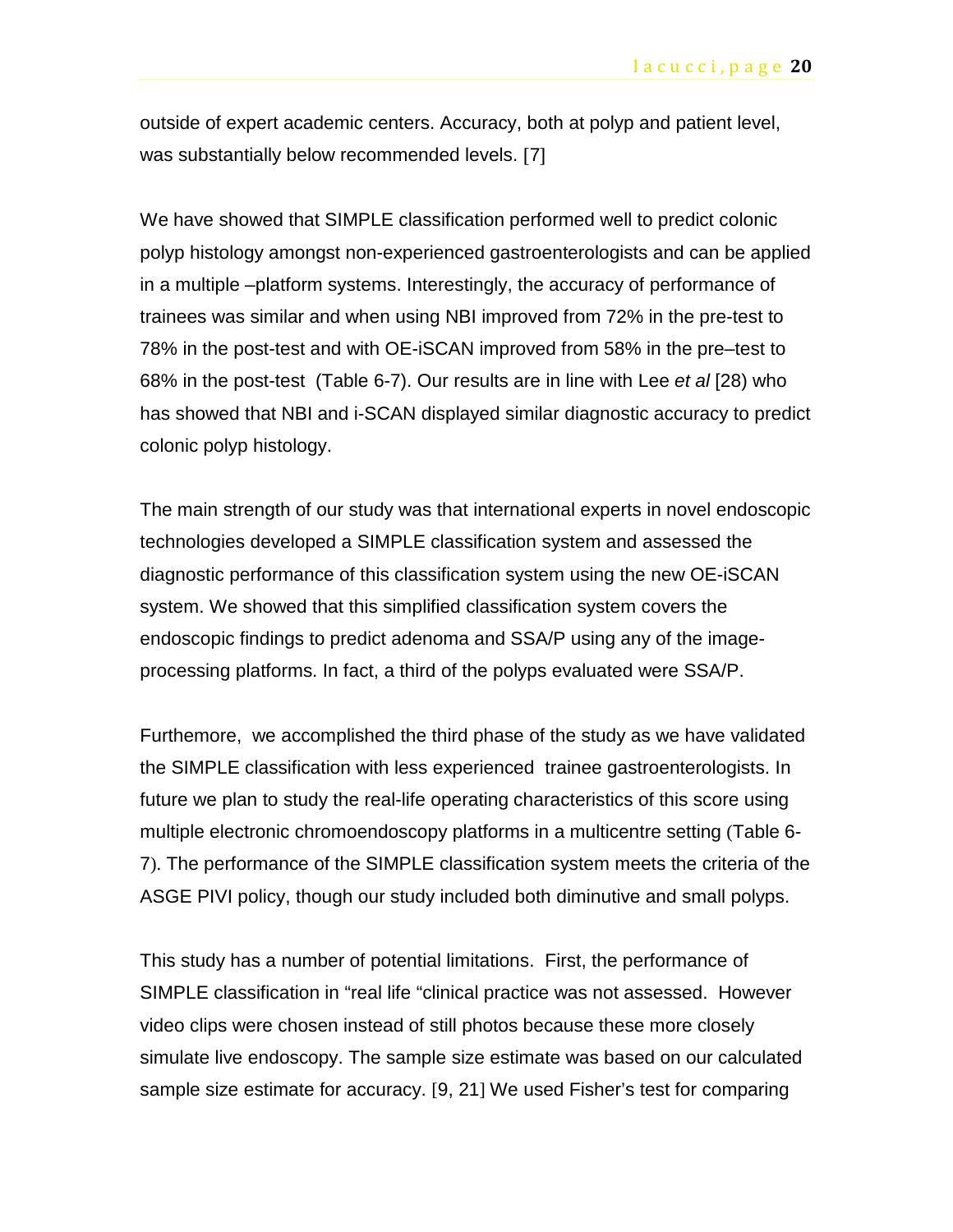accuracy between pre- and post test but it did not take into account correlated observations due to sample size and complexity. In our study also the same video sequences were used for pre-training and post-training tests, albeit in a different random order and the different day to minimize recall bias. We did not use an independent set of videos post-training as a different range of polyps may affect the final observation regarding the effect of training module. A generalisation to more than 2 categories was needed in order to obtain our results about multilevel non-dichotomous ratings. [22.] We did not formally study polyps 1 cm or more in size as the challenges in optical characterisation are most for small /diminutive polyps - we developed the SIMPLE classification system for polyps less than 1 cm, similar to the NICE. Our study included both diminutive 1- 5 mm (as in NICE) as well as small 6-9 mm polyps. However, it is likely that the classification will hold for  $\geq 1$ cm polyps where the patterns are easier to observe in details.

In conclusion, a new endoscopic simplified classification system, SIMPLE to predict polyp histology was developed by an international expert consensus group. Using the OE-iSCAN system, the SIMPLE classification achieved a high degree of accuracy for neoplasia diagnosis in small polyps. The overall NPV of 91.3% meets the ASGE PIVI benchmark (for diminutive polyps) for the "characterise, resect, and discard" strategy. Univariable and multivariable analyses showed that the criteria used in the SIMPLE classification were predictive of a neoplastic diagnosis. External validation also demonstrated that SIMPLE may be used by trainee gastroenterologists and with either NBI or iSCAN optical diagnosis system. However, we believe that before adoption of the "resect and discard" strategies for diminutive polyps, standardised training module are required to achieve adequate competency and it is imperative that training in endoscopic imaging is incorporated as a part of gastrointestinal education in the future.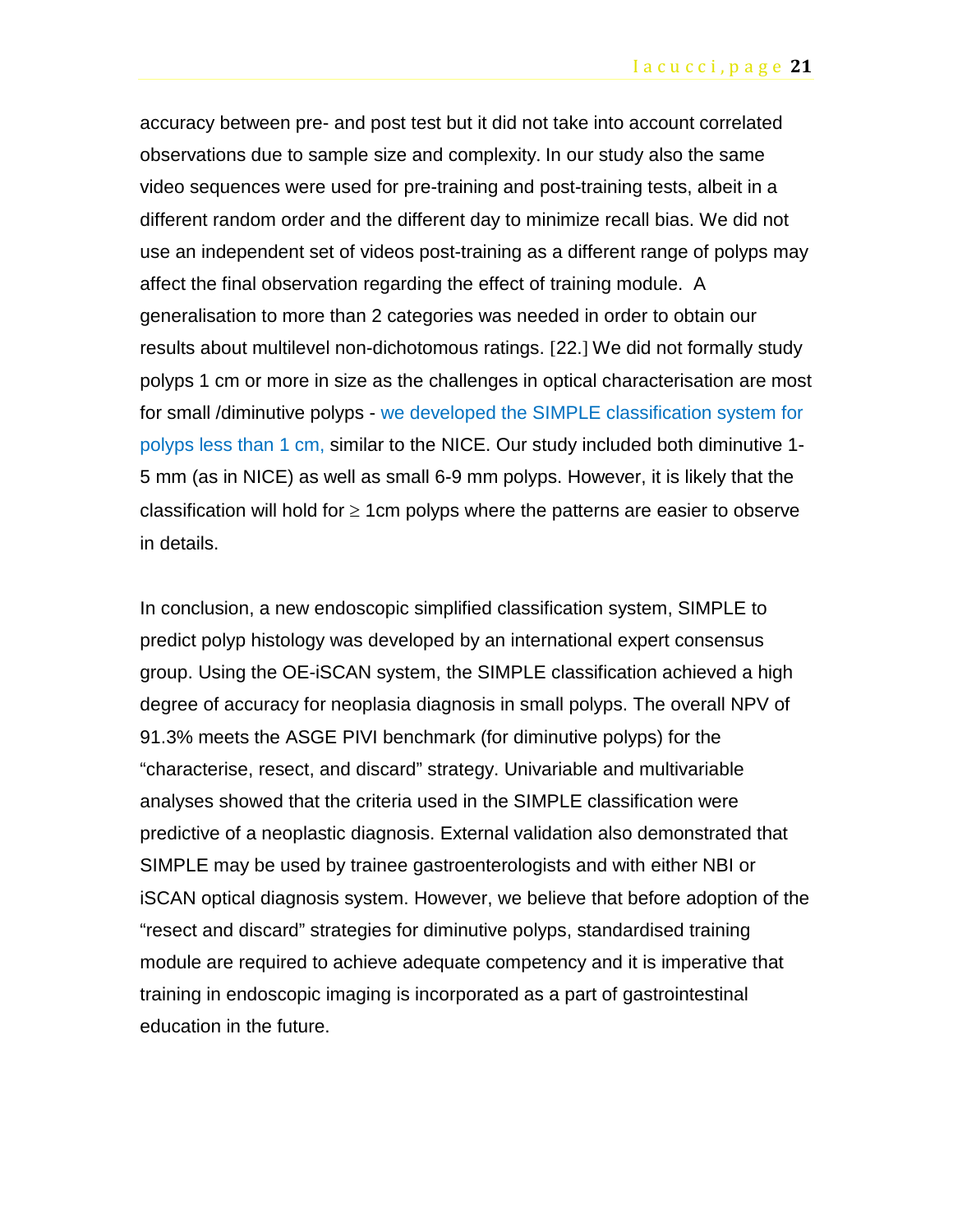## Figure Legends

Figure 1: SIMPLE (Simplified Identification Method for Polyp Labeling during Endoscopy) Classification

Figure 2: Example of training module computerized slide: hyperplastic polyp using the different modes of i-scan OE (i-scan 2 and i-scan OE)

Figure 3: Example of training module computerized slide: adenoma polyp using the different modes of i-scan OE (i-scan 2 and i-scan OE)

Figure 4: Example of training module computerized slide: SSA using the different modes of i-scan OE (i-scan 2 and i-scan OE)

Figure 5: Example of training module computerized slide using the 3 different modes of i-scan OE (i-scan 1, i-scan2 and i-scan OE)

Video clip: Representative video of SSA scored by the international experienced endoscopists in scoring. The video showed a small SSA polyp using the different modes of i-SCAN OE (i-SCAN 1, i-SCAN 2 and OE)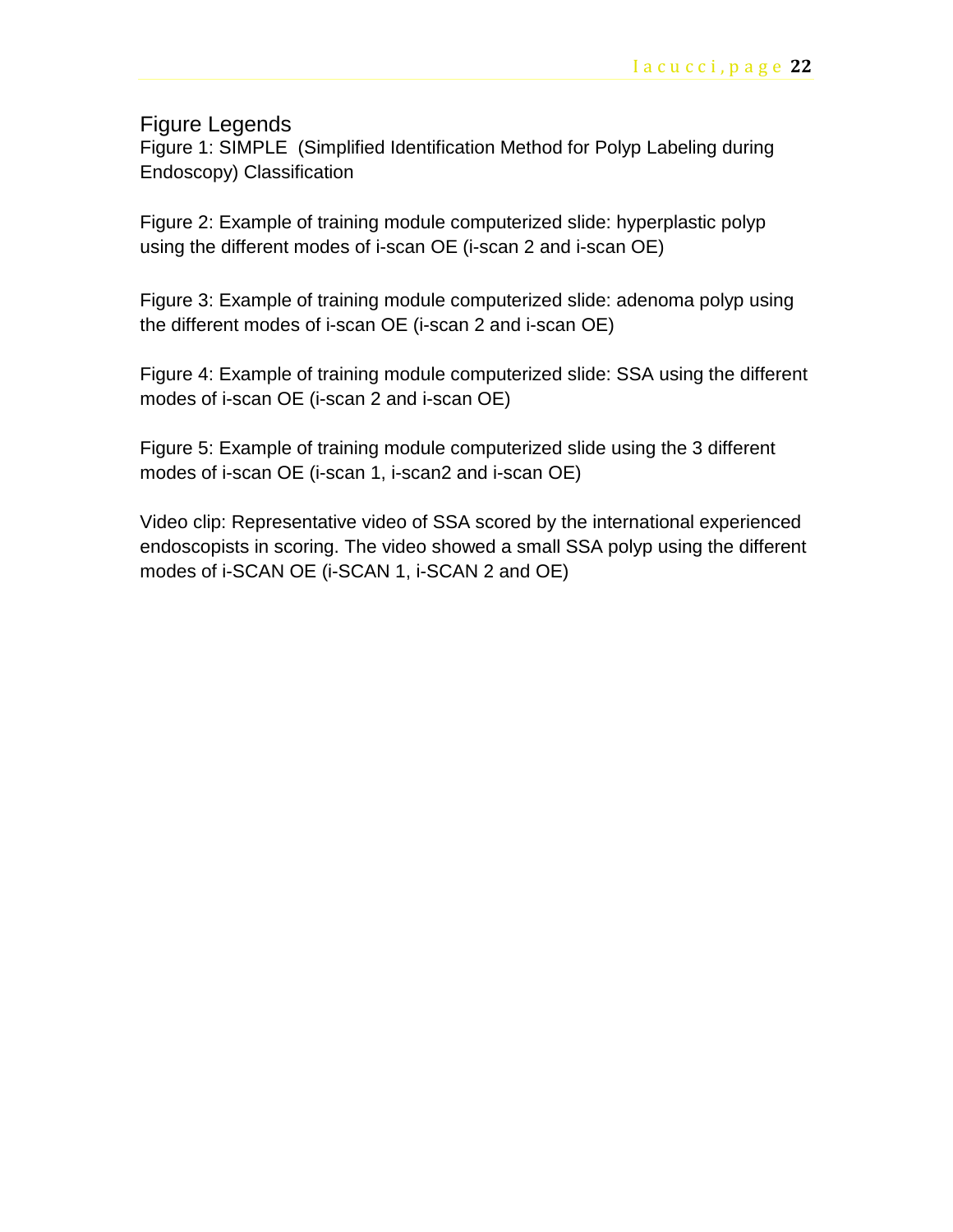#### **REFERENCES**

- 1. Zauber AG, Winawer SJ, O'Brien, et al. Colonoscopic polypectomy and longterm prevention of colorectal-cancer deaths. N Engl J Med 2012;366:687-696.
- 2. Nishihara R, Wu K, Lochhead P, et al. Long-term colorectal cancer incidence and mortality after lower endoscopy. N Engl J Med 2013;369:1095-1105.
- 3. Rex DK, Kahi C, O'Brien M, et al. The American Society for Gastrointestinal Endoscopy PIVI (Preservation and Incorporation of Valuable Endoscopic Innovations) on real-time endoscopic assessment of the histology of diminutive colorectal polyps. Gastrointest Endosc 2011;73:419-422.
- 4. Wanders LK, East JE, Uitentuis SE, et al. Diagnostic performance of narrowed spectrum endoscopy, autofluorescence imaging, and confocal laser endomicroscopy for optical diagnosis of colonic polyps: a meta-analysis. Lancet Oncol 2013;14:1337-1347.
- 5. Ladabaum U, Fioritto A, Mitani A, et al. Real-time optical biopsy of colon polyps with narrow band imaging in community practice does not yet thresholds for clinical decisions. Gastroenterology 2013;144:81-91.
- 6. Hewett DG, Kaltenbach T, Sano Y, et al. Validation of a simple classification system for endoscopic diagnosis of small colorectal polyps using narrow-band imaging. Gastroenterology 2012;143:599-607.
- 7. Rees CJ, Rajasekhar PT, Wilson A, et al. Narrow band imaging optical diagnosis of small colorectal polyps in routine clinical practice: the Detect Inspect Characterise Resect and Discard 2 (DISCARD 2) study. Gut 2016 Apr 19. [Epub ahead of print]
- 8. Kaltenbach T, Rastogi A, Rouse RV, et.al. Real-time optical diagnosis for diminutive colorectal polyps using narrow-band imaging: the VALID randomised clinical trial. Gut 2015; 10:1569-1577
- 9. Ignjatovic A, Thomas-Gibson S, East JE, et al. Development and validation of a training module on the use of narrow-band imaging in differentiation of small adenomas from hyperplastic colorectal polyps. Gastrointest Endosc 2011;73:128–133

10.Raghavendra M, Hewett DG, Rex DK. Differentiating adenomas from hyperplastic colorectal polyps: narrow-band imaging can be learned in 20 minutes. Gastrointest Endosc 2010;72:572–576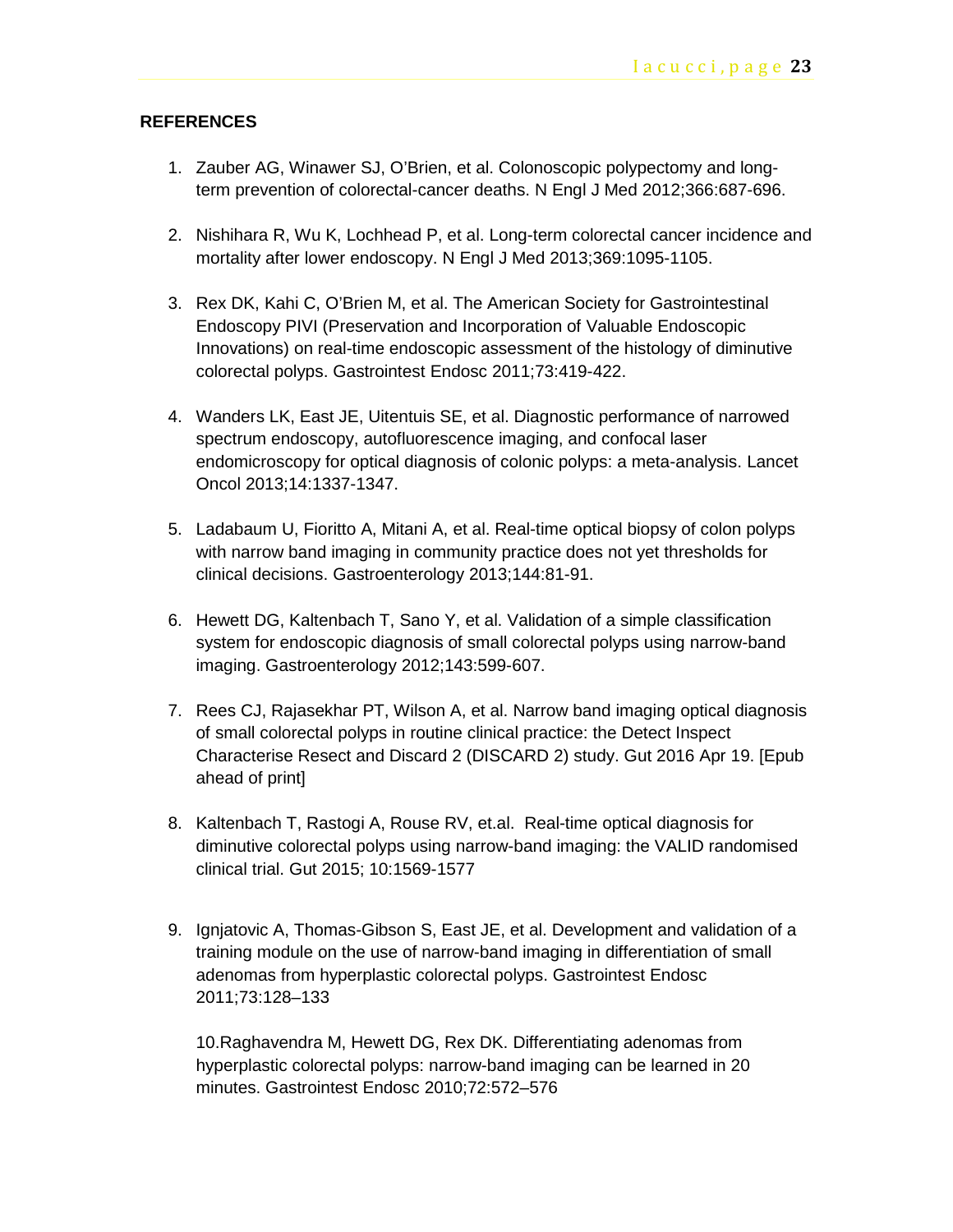11.Rastogi A, Rao DS, Gupta N, et al. Impact of a computer-based teaching module on characterization of diminutive colon polyps by using narrow-band imaging by non-experts in academic and community practice: a video-based study. Gastrointest Endosc 2014;79:390–398

12.Patel SG, Schoenfeld P, Kim HM, et al . Real-Time Characterization of Diminutive Colorectal Polyp Histology Using Narrow-Band Imaging: Implications for the Resect and Discard Strategy. Gastroenterology 2016; 150:406-418

13.Kodashima S, Fujishiro M. Novel image-enhanced endoscopy with i-scan technology. World J Gastroenterol 2010;16:1043-1049.

14.Neumann H, Fujishiro M, C. Wilcox M et al Present and future perspectives of virtual chromoendoscopy with i-scan and optical enhancement technology Dig Endosc 2014; 26: 43–51

15.Vienna class Quirke P, Risio M, Lambert R, von Karsa L, Vieth M. Quality assurance in pathology in colorectal cancer screening and diagnosis-European recommendations. Virchows Archiv: an international journal of pathology 2011; 458:1-19.

16.Kudo S, Tamura S, Nakajima T, et al. Diagnosis of colorectal tumerous lesions by magnifying endoscopy. Gastrointest Endosc 1996;44:8-14.

17. The Paris endoscopic classification of superficial neoplastic lesions: esophagus, stomach, and colon: November 30 to December 1, 2002. Gastrointest Endosc 2003;58:S3-43.

18.Bouwens MW, de Ridder R, Masclee AA, et al. Optical diagnosis of colorectal polyps using high-definition i-scan: an educational experience. World J Gastroenterol 2013;19:4334-4343.

19.Basford PJ, Longcroft-Wheaton G, Higgins B, et al. High-definition endoscopy with i-Scan for evaluation of small colon polyps: the HiSCOPE study. Gastrointest Endosc 2014;79:111-118.

20.Yark Hazewinkel, Maria López-Cerón, James E East, et al Endoscopic features of sessile serrated adenomas: validation by international experts using high-resolution white-light endoscopy and narrow-band imaging. Gastrointest Endosc 2013;77:916-924

21.Joep EG IJspeert, BAJ Bastiaansen, MEV Leerdam et al Development and validation of the WASP classification system for optical diagnosis of adenoma, Hyperplastic polyps and sessile serrated adenoma / polyps. Gut 2015 Mar 9.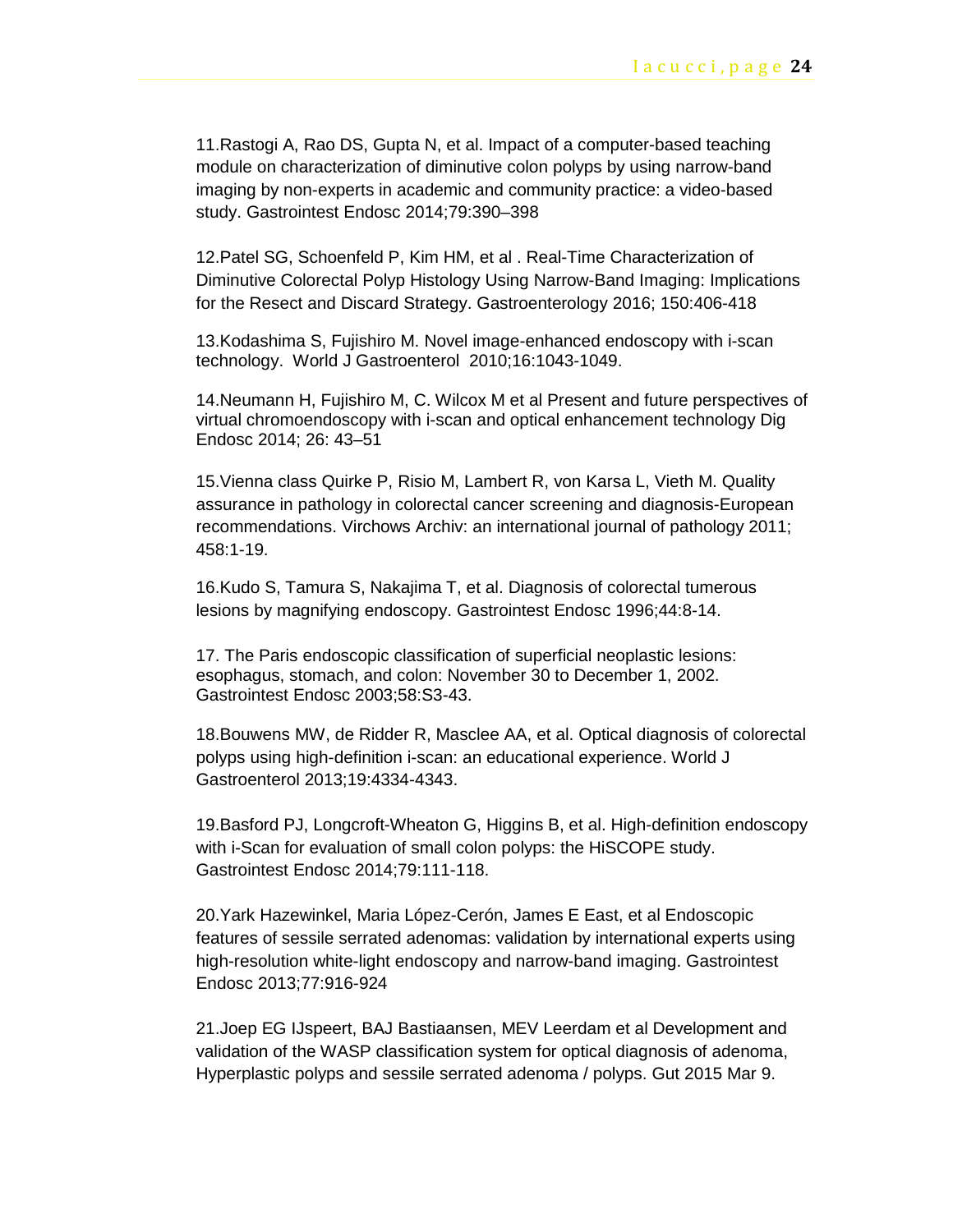22. Grassano L, Pagana G, Daperno M, et al . Asymptotic distributions of kappa statistics and their differenceswith many raters, many rating categories and two conditions. Biom J 2017; ePub in press.

23.Fleiss JL, Nee JC, Landis JR. Large sample variance of kappa in the case of different sets of raters. Psychological Bulletin 1979; 86: 974

24.Landis JR, Koch GG. The measurement of observer agreement for categorical data. Biometrics 1977; 33: 159-174

25.Rotondi MA, Donner A. A confidence interval approach to sample size estimation for interobserver agreement studies with multiple raters and outcomes. Journal of clinical epidemiology 2012; 65: 778-784

26.Repici A, Ciscato C, Correale L, Bisschops R, et al. Narrow-band Imaging International Colorectal Endoscopic Classification to predict polyp histology: REDEFINE study (with videos). Gastrointest Endosc 2016; 84:479-486

27. [Higashi R,](https://www-ncbi-nlm-nih-gov.ezproxy.lib.ucalgary.ca/pubmed/?term=Higashi%20R%5BAuthor%5D&cauthor=true&cauthor_uid=20493482) [Uraoka T,](https://www-ncbi-nlm-nih-gov.ezproxy.lib.ucalgary.ca/pubmed/?term=Uraoka%20T%5BAuthor%5D&cauthor=true&cauthor_uid=20493482) [Kato J,](https://www-ncbi-nlm-nih-gov.ezproxy.lib.ucalgary.ca/pubmed/?term=Kato%20J%5BAuthor%5D&cauthor=true&cauthor_uid=20493482) et al Diagnostic accuracy of narrow-band imaging and pit pattern analysis significantly improved for less-experienced endoscopists after an expanded training program. [Gastrointest Endosc.](https://www-ncbi-nlm-nih-gov.ezproxy.lib.ucalgary.ca/pubmed/?term=Higashi%2C(GIE+2010)%2C) 2010 ;72:127-135

28. [Lee CK](https://www-ncbi-nlm-nih-gov.ezproxy.lib.ucalgary.ca/pubmed/?term=Lee%20CK%5BAuthor%5D&cauthor=true&cauthor_uid=21762907) [Lee SH,](https://www-ncbi-nlm-nih-gov.ezproxy.lib.ucalgary.ca/pubmed/?term=Lee%20SH%5BAuthor%5D&cauthor=true&cauthor_uid=21762907) [Hwangbo Y.](https://www-ncbi-nlm-nih-gov.ezproxy.lib.ucalgary.ca/pubmed/?term=Hwangbo%20Y%5BAuthor%5D&cauthor=true&cauthor_uid=21762907) Narrow-band imaging versus I-Scan for the realtime histological prediction of diminutive colonic polyps: a prospective comparative study by using the simple unified endoscopic classification. [Gastrointest Endosc.](https://www-ncbi-nlm-nih-gov.ezproxy.lib.ucalgary.ca/pubmed/?term=Lee+CK%2C+Gastrointest+Endosc+2011%3B74%3A603-9) 2011 ;74:603-609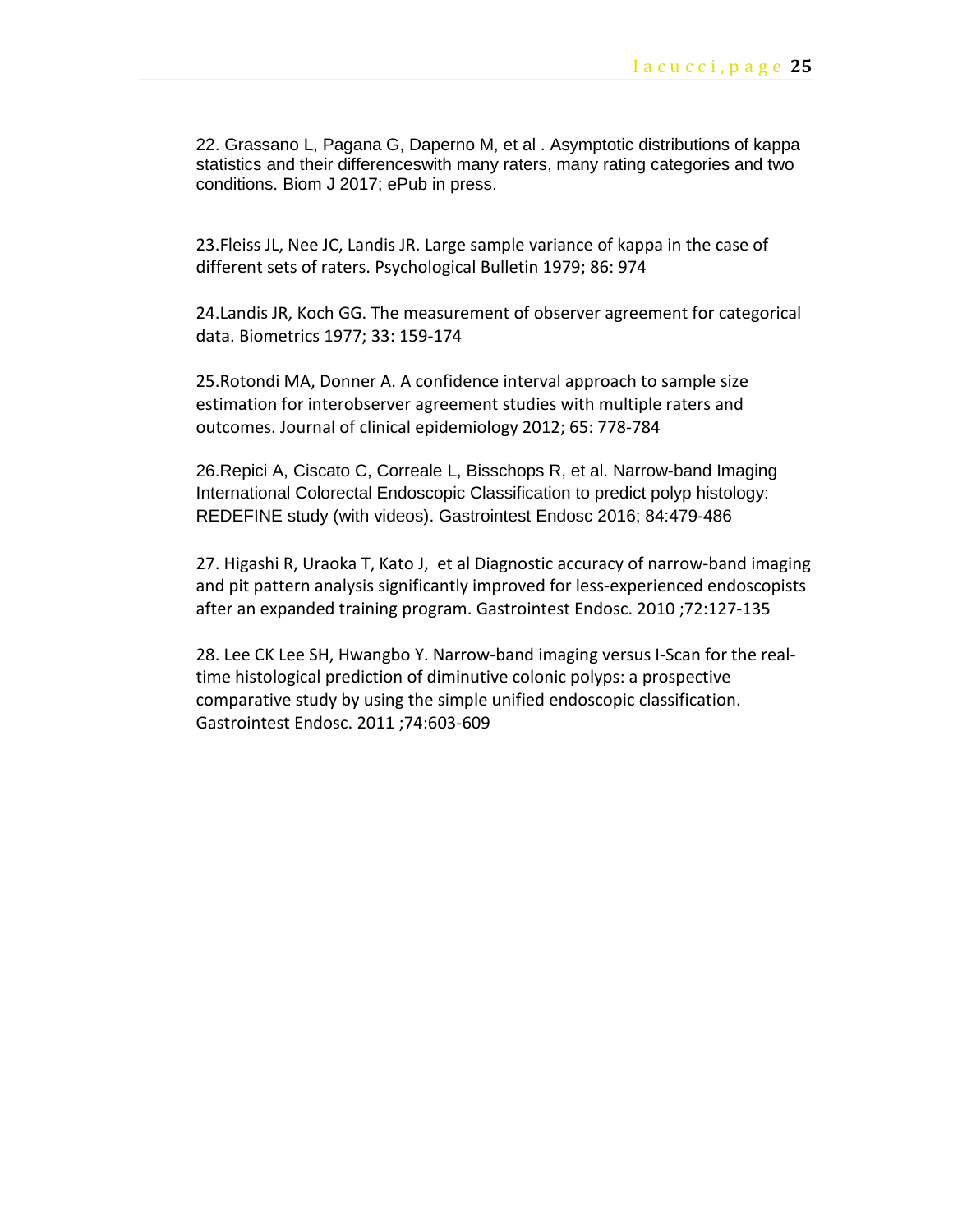**Table 1a. Comparison of the overall performance for polyp diagnosis (non neoplastic hyperplastic vs. neoplastic Adenoma, SSA/P) by using the SIMPLE classification before and after training**

|                    | <b>Before training</b> | <b>After training</b> | p Value |
|--------------------|------------------------|-----------------------|---------|
|                    | (95% CI)               | (95% CI)              |         |
| <b>Sensitivity</b> | 84% (77-90)            | 97% (91-99)           | 0.002   |
| <b>Specificity</b> | 80% (67-89)            | 88% (74-94)           | 0.424   |
| <b>PPV</b>         | 91% (84-95)            | 95% (89-98)           | 0.358   |
| <b>NPV</b>         | 67% (54-78)            | 91% (78-98)           | 0.006   |
| <b>Accuracy</b>    | 83% (77-88)            | 94% (89-97)           | 0.002   |

**Table 1b. Comparison of the overall performance for polyp diagnosis (non neoplastic hyperplastic vs. neoplastic Adenoma, SSA/P) by using the SIMPLE classification before and after training without the rater MI as sensitivity analysis**

|                    | <b>Before Training</b> | <b>Post training</b> | P value |
|--------------------|------------------------|----------------------|---------|
|                    | (95% CI)               | (95% CI)             |         |
| <b>Sensitivity</b> | 82% (74-88)            | 96%(89-98)           | 0.002   |
| <b>Specificity</b> | 77% (62-87)            | 85% (70-94)          | 0.439   |
| <b>PPV</b>         | 90% (82-94)            | 94% (87-97)          | 0.362   |
| <b>NPV</b>         | 63% (50-75)            | 90%(75-96)           | 0.007   |
| <b>Accuracy</b>    | 80%(74-86)             | 93%(87-96)           | 0.002   |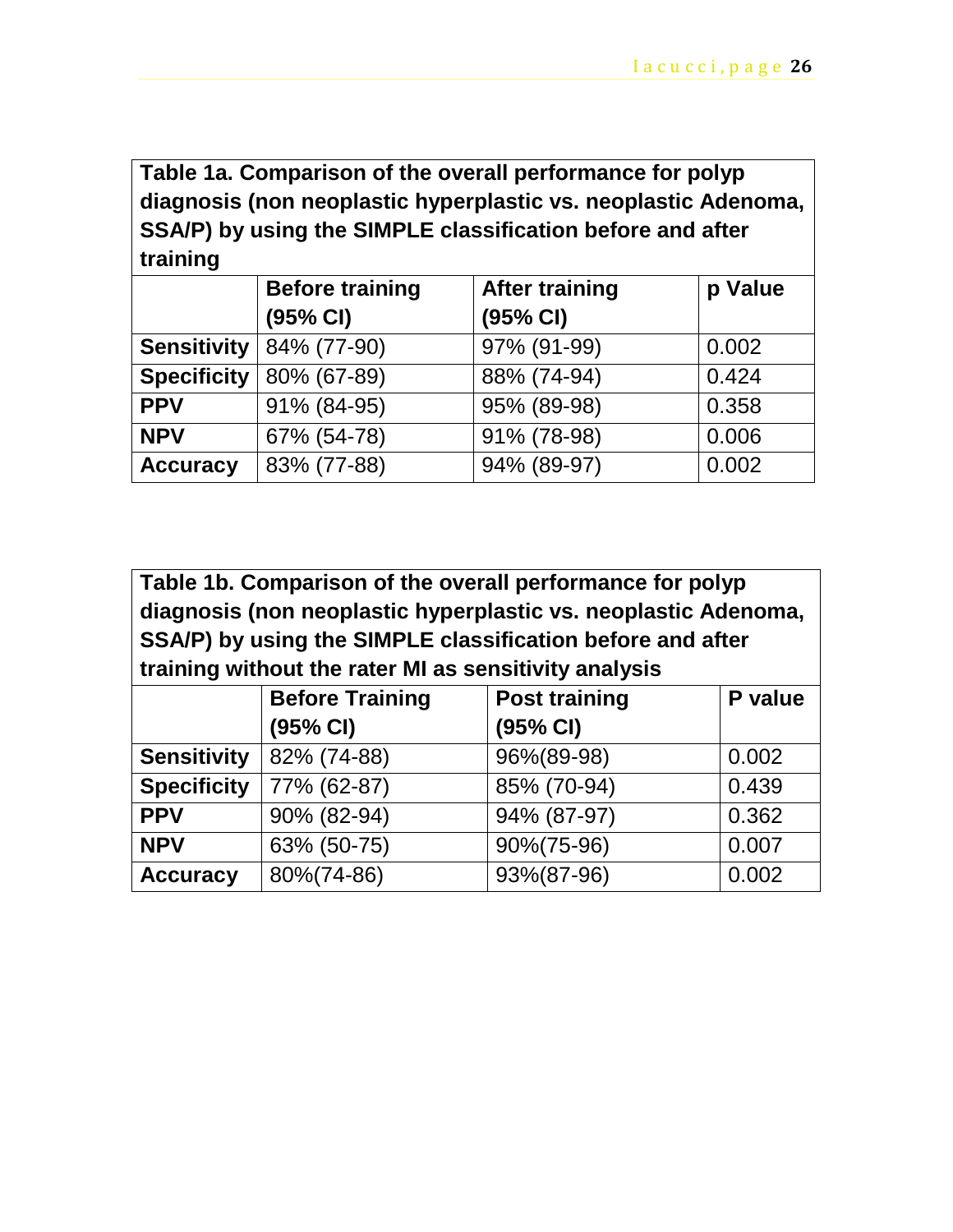**Table 2. Diagnostic Accuracy performance according to the level of confidence using all the endoscopic criteria of NICE, ICE and**  *Hazewinkel*

| Pre vs. Post training Polyp Diagnosis Compared to Histology |                                                    |                       |              |  |
|-------------------------------------------------------------|----------------------------------------------------|-----------------------|--------------|--|
|                                                             | <b>Before Training</b>                             | <b>After Training</b> | p            |  |
|                                                             |                                                    |                       | <b>Value</b> |  |
| <b>Sens</b>                                                 | 91%(85-95)                                         | 93%(86-96)            | 0.83         |  |
| <b>Spec</b>                                                 | 77%(64-87)                                         | 87%(74-94)            | 0.30         |  |
| <b>PPV</b>                                                  | 91%(84-95)                                         | 94%(88-97)            | 0.36         |  |
| <b>NPV</b>                                                  | 79%(65-88)                                         | 84%(70-92)            | 0.71         |  |
| <b>Accuracy</b>                                             | 87%(82-91)                                         | 91%(86-95)            | 0.31         |  |
| % High                                                      | 74%(67-80)                                         | 74 % (63-77)          | 0.49         |  |
| Conf.                                                       |                                                    |                       |              |  |
|                                                             |                                                    |                       |              |  |
|                                                             | High Confidence vs. Low Confidence Before training |                       |              |  |
|                                                             | High                                               | Low                   | p            |  |
|                                                             |                                                    |                       | <b>Value</b> |  |
| <b>Sens</b>                                                 | 92%(84-96)                                         | 90%(73-97)            | 1            |  |
| <b>Spec</b>                                                 | 83%(67-93)                                         | 64%(38-84)            | 0.22         |  |
| <b>PPV</b>                                                  | 94%(87-97)                                         | 82%(64-92)            | 0.08         |  |
| <b>NPV</b>                                                  | 79%(63-90)                                         | 78%(48-94)            | 1            |  |
| <b>Accuracy</b>                                             | 90%(83-94)                                         | 81%(66-90)            | 0.17         |  |
|                                                             |                                                    |                       |              |  |
| <b>High Confidence vs. Low Confidence After training</b>    |                                                    |                       |              |  |
|                                                             | <b>High</b>                                        | Low                   | p            |  |
|                                                             |                                                    |                       | <b>Value</b> |  |
| <b>Sens</b>                                                 | 95%(87-98)                                         | 88%(73-96)            | 0.37         |  |
| <b>Spec</b>                                                 | 94%(79-99)                                         | 69%(38-89)            | 0.06         |  |
| <b>PPV</b>                                                  | 97%(90-99)                                         | 88%(73-96)            | 0.12         |  |
| <b>NPV</b>                                                  | $89\% (73-96)$                                     | 69%(38-89)            | 0.21         |  |
| <b>Accuracy</b>                                             | 94%(88-97)                                         | 83%(69-92)            | 0.03         |  |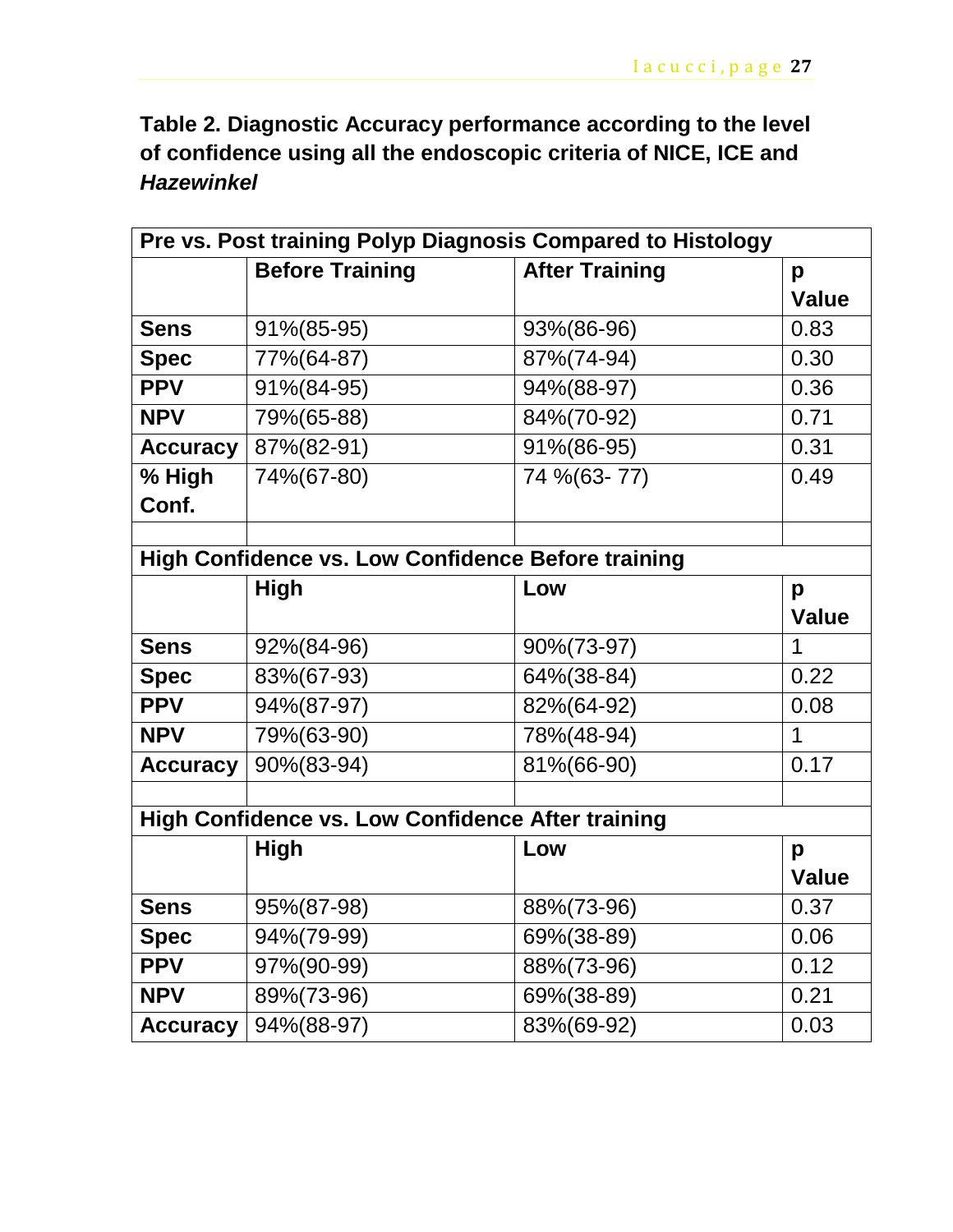| Table 3. Overall performance for predicting adenoma vs.<br>hyperplastic histology by using the SIMPLE classification |                        |                       |         |
|----------------------------------------------------------------------------------------------------------------------|------------------------|-----------------------|---------|
|                                                                                                                      | <b>Before training</b> | <b>After training</b> | p Value |
| <b>Sensitivity</b>                                                                                                   | 91% (76-97)            | 94% (84-98)           | 0.821   |
| <b>Specificity</b>                                                                                                   | 74% (56-87)            | 88% (74-95)           | 0.209   |
| <b>PPV</b>                                                                                                           | 80.8% (66-90)          | 91% (80-96)           | 0.215   |
| <b>NPV</b>                                                                                                           | 87% (68-96)            | 91% (78-97)           | 0.793   |
| <b>Accuracy</b>                                                                                                      | 83% (72-90)            | 91% (84-95)           | 0.163   |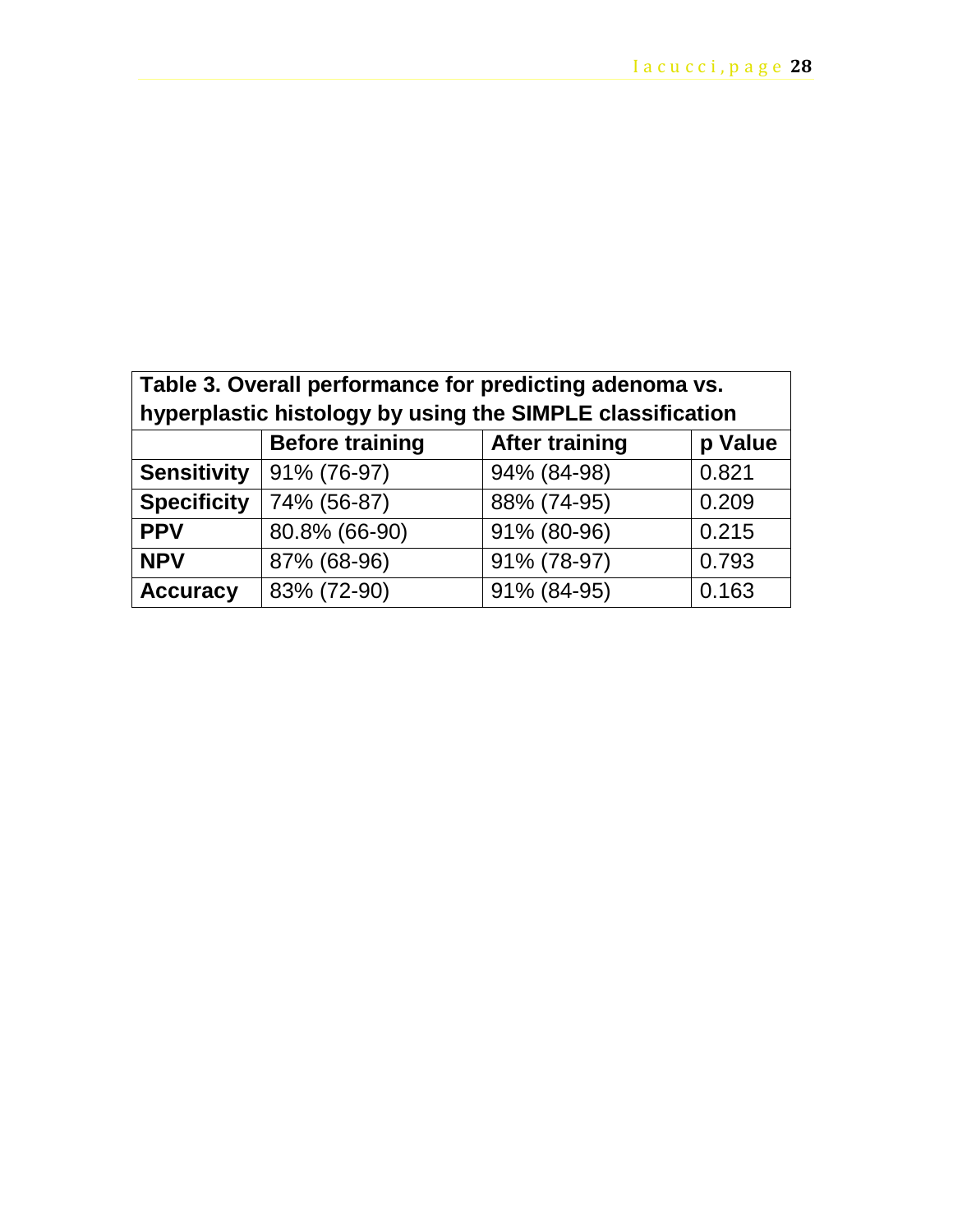**Table 4. Multivariate analysis of performance characteristics of individual and in combination endoscopic criteria to predict polyp histology** 

| <b>Individual</b>      | <b>OR</b> | <b>OR Lower</b> | <b>OR Upper</b> | p value |
|------------------------|-----------|-----------------|-----------------|---------|
| <b>Criteria</b>        |           | <b>Bound</b>    | <b>Bound</b>    |         |
| Colour                 | 4.73      | 2.178           | 11.52           | 0.0002  |
| <b>Vessels</b>         | 4.56      | 2.309           | 9.445           | 0.0002  |
| <b>Surface</b>         | 1.78      | 0.660           | 4.592           | 0.2362  |
| Individual in          |           |                 |                 |         |
| <b>Combination</b>     |           |                 |                 |         |
| Colour                 | 4.90      | 2.183           | 12.59           | 0.0003  |
| +Vessels               |           |                 |                 |         |
| Colour +               | 4.33      | 1.988           | 10.54           | 0.0004  |
| <b>Surface</b>         |           |                 |                 |         |
| <b>Vessels</b>         | 4.73      | 2.373           | 9.954           | 0.0001  |
| +Surface               |           |                 |                 |         |
| <b>Border</b>          | 8.96      | 4.33            | 19.90           | 0.0001  |
| +Colour                |           |                 |                 |         |
| <b>Border</b>          | 9.57      | 4.74            | 20.12           | 0.0001  |
| +Vessels               |           |                 |                 |         |
| Border+                | 4.87      | 1.40            | 19.32           | 0.0001  |
| Surface                |           |                 |                 |         |
| Any $3$ of $4$         | 6.05      | 2.69            | 15.51           | 0.0001  |
| Any 4 of 4             | 4.61      | 2.052           | 11.854          | 0.0005  |
| <b>Overall</b>         |           |                 |                 |         |
| <b>All Predictions</b> | 2.80      | 2.02            | 3.91            | 0.0002  |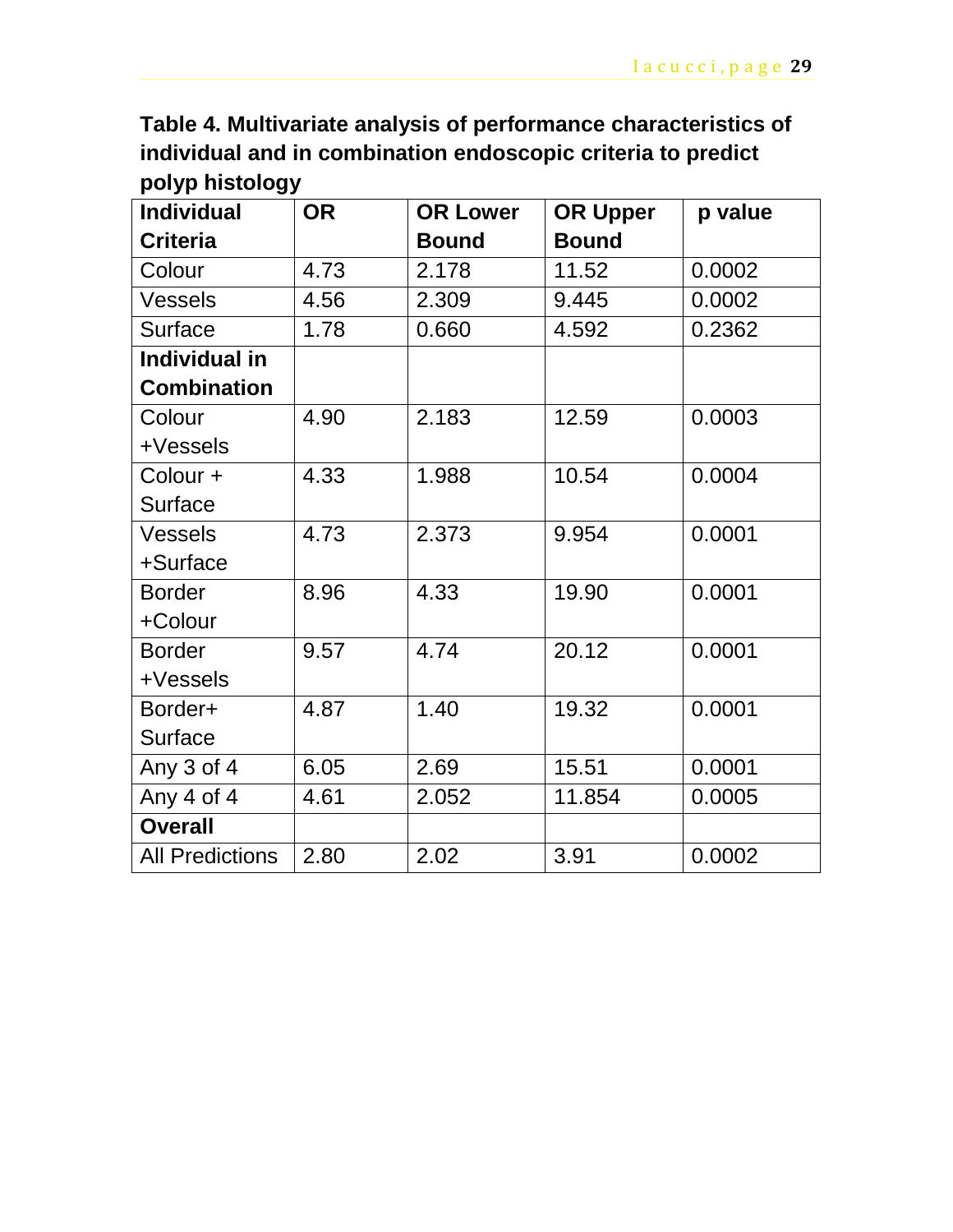**Table 5.Diagnostic performance of SIMPLE classification by the trainees gastroenterologists using NBI and OE-iSCAN systems (Optical characterisation as neoplastic (adenoma or SSA/P) or non-neoplastic referenced against gold standard of histology (neoplastic –adenoma or SSA/P; non-neoplastic –hyperplastic)**

| <b>SIMPLE</b>               |                               |                        |         |
|-----------------------------|-------------------------------|------------------------|---------|
| Pre vs. Post training - NBI |                               |                        |         |
|                             | Pre                           | Post                   | p-value |
| Sensitivity                 | $0.81$ $(0.72 - 0.88)$        | $0.89$ $(0.81 - 0.94)$ | 0.149   |
| Specificity                 | $0.56(0.43-0.69)$             | $0.59$ $(0.45 - 0.72)$ | 0.850   |
| Accuracy                    | $0.72$ $(0.64 - 0.78)$        | $0.78$ $(0.71-0.84)$   | 0.186   |
| <b>High</b>                 | $0.69(0.61 - 0.76)$           | $0.78(0.70-0.84)$      | 0.092   |
| Confidence                  |                               |                        |         |
|                             | Pre vs. Post training - iSCAN |                        |         |
|                             | Pre                           | Post                   | p-value |
| Sensitivity                 | $0.65$ $(0.58 - 0.71)$        | $0.75$ $(0.68-0.80)$   | 0.032   |
| <b>Specificity</b>          | $0.43(0.34 - 0.53)$           | $0.56(0.47-0.65)$      | 0.066   |
| Accuracy                    | $0.57$ $(0.52-0.63)$          | $0.68$ $(0.63 - 0.73)$ | 0.004   |
| High                        | $0.64$ (0.59- 0.70)           | $0.76(0.72 - 0.81)$    | 0.0007  |
| Confidence                  |                               |                        |         |

Note: True Positive = Optical diagnosis of neoplastic matches histology of neoplastic.

True Negative= optical diagnosis of non-neoplastic matches histology of non-neoplastic.